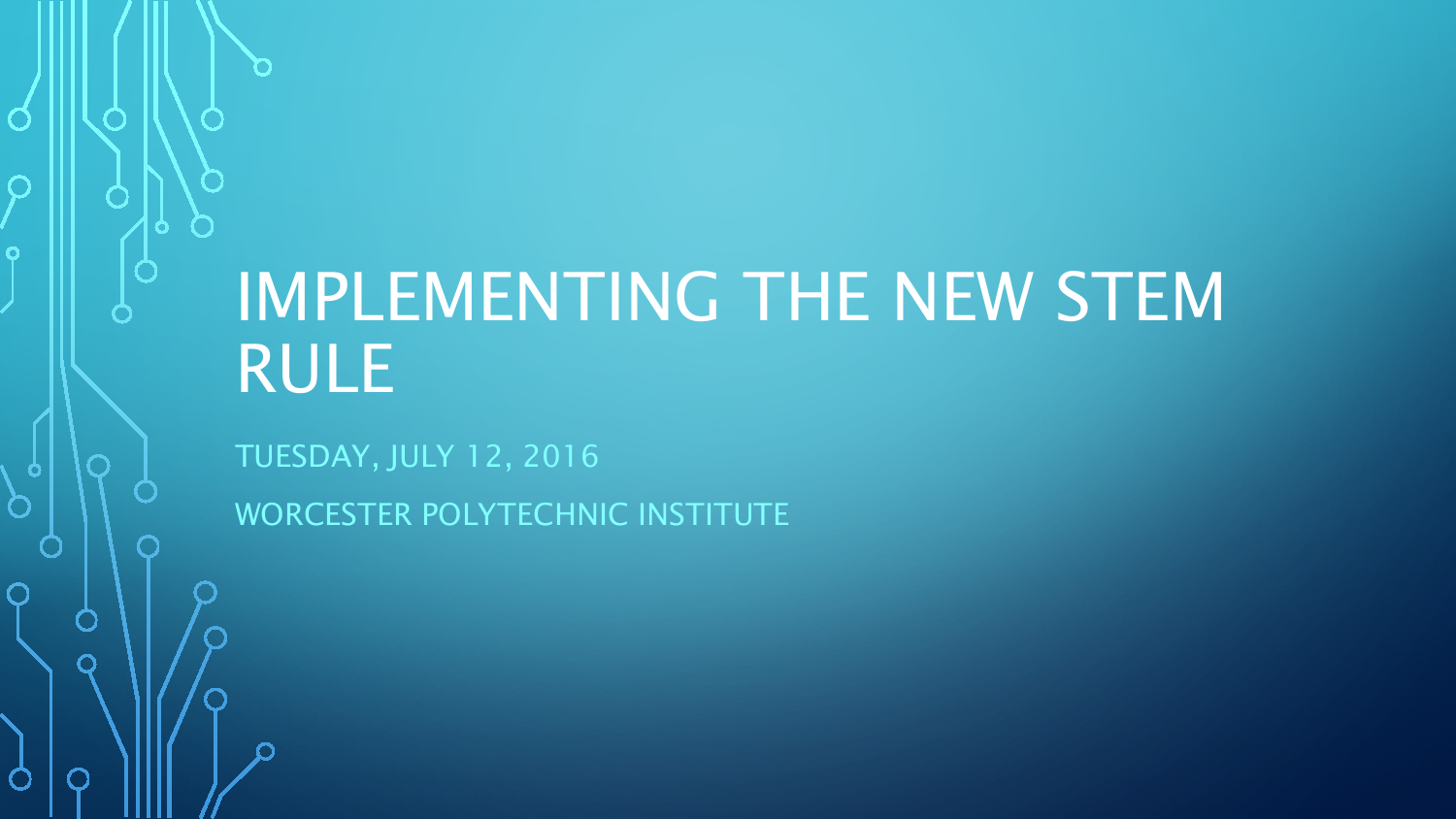## PRESENTED BY

- Your NAFSA Region XI KCISS Rep Amanda Connolly, Clark University
- Your NAFSA Region XI Regbud Parker Emerson, Yale University
- Your NAFSA Region XI GRAC Team Members
	- Liz Goss, Goss Associates; Chair, ISSRP Employment-Based Subcommittee
	- Maureen Martin, Harvard University
	- Tom Thomsen, WPI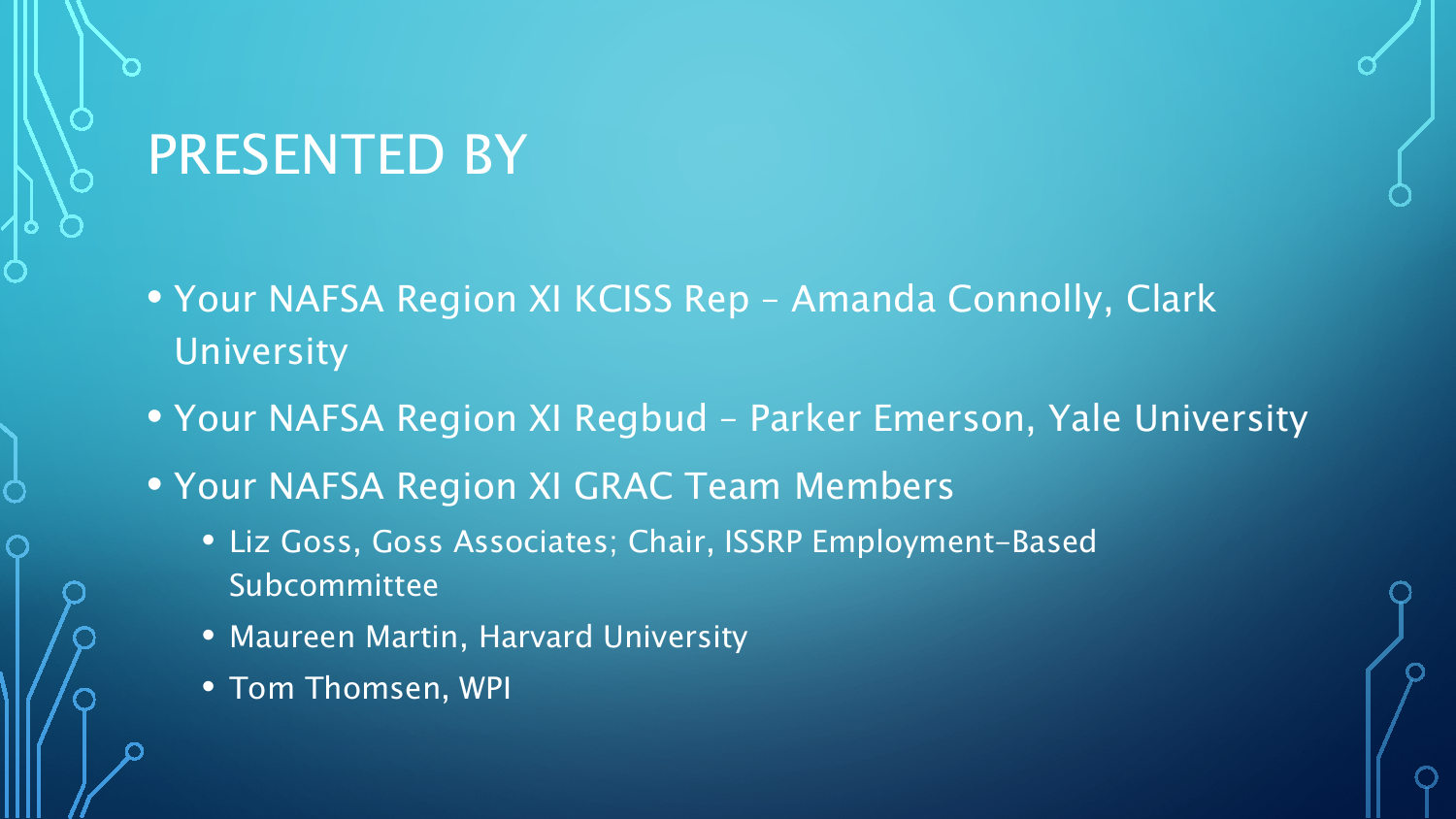## HOW DID WE GET HERE?

- 2008 OPT STEM rule originally published
- 2014 **Washington Alliance of Technology Workers** filed lawsuit
- 2015 **Court vacated original STEM rule but gave DHS** 6 months to publish a new STEM rule following proper procedure
- 2016 New STEM Rule Published to be effective 5/10/2016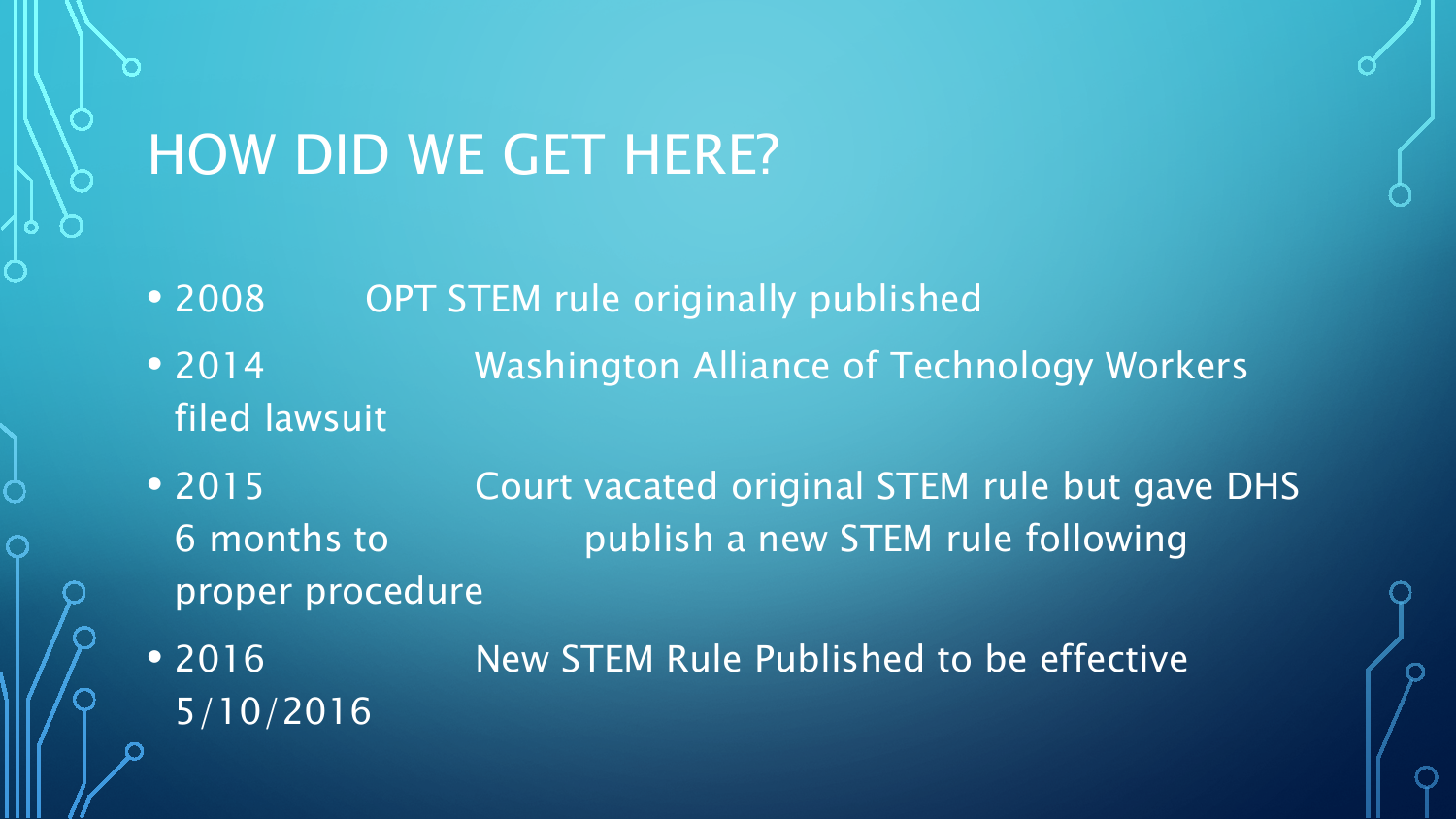## WHAT HAS CHANGED?

• Increase from 17-24 months

• Increase from one to two STEM OPT extensions possible

- Increase in unemployment time from 120 to 150 days
- Volunteering and self-employment no longer possible
- Expansion of STEM OPT fields eligible
- Introduction of training plan (Form I-983) and self-evaluation reporting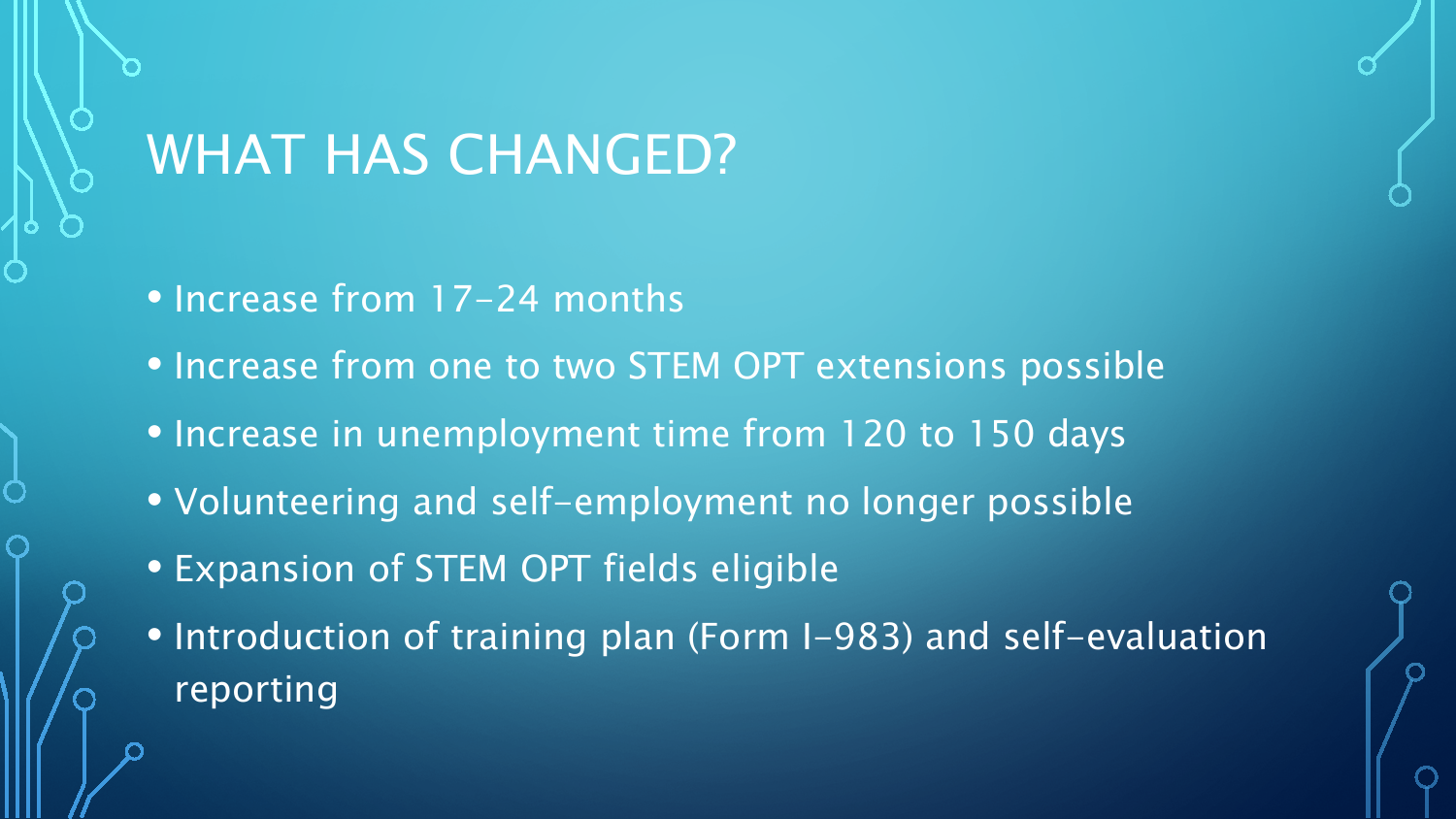## WHAT HAS CHANGED (PART II)

- Students must be paid while on STEM OPT and must work at least 20 hours per week per employer and wages must be competitive
- Possibility of applying for STEM OPT extension based on previously earned degree
- 60 day filing window after DSO recommendation
- 90 day application period prior to OPT expiration date
- New reporting requirements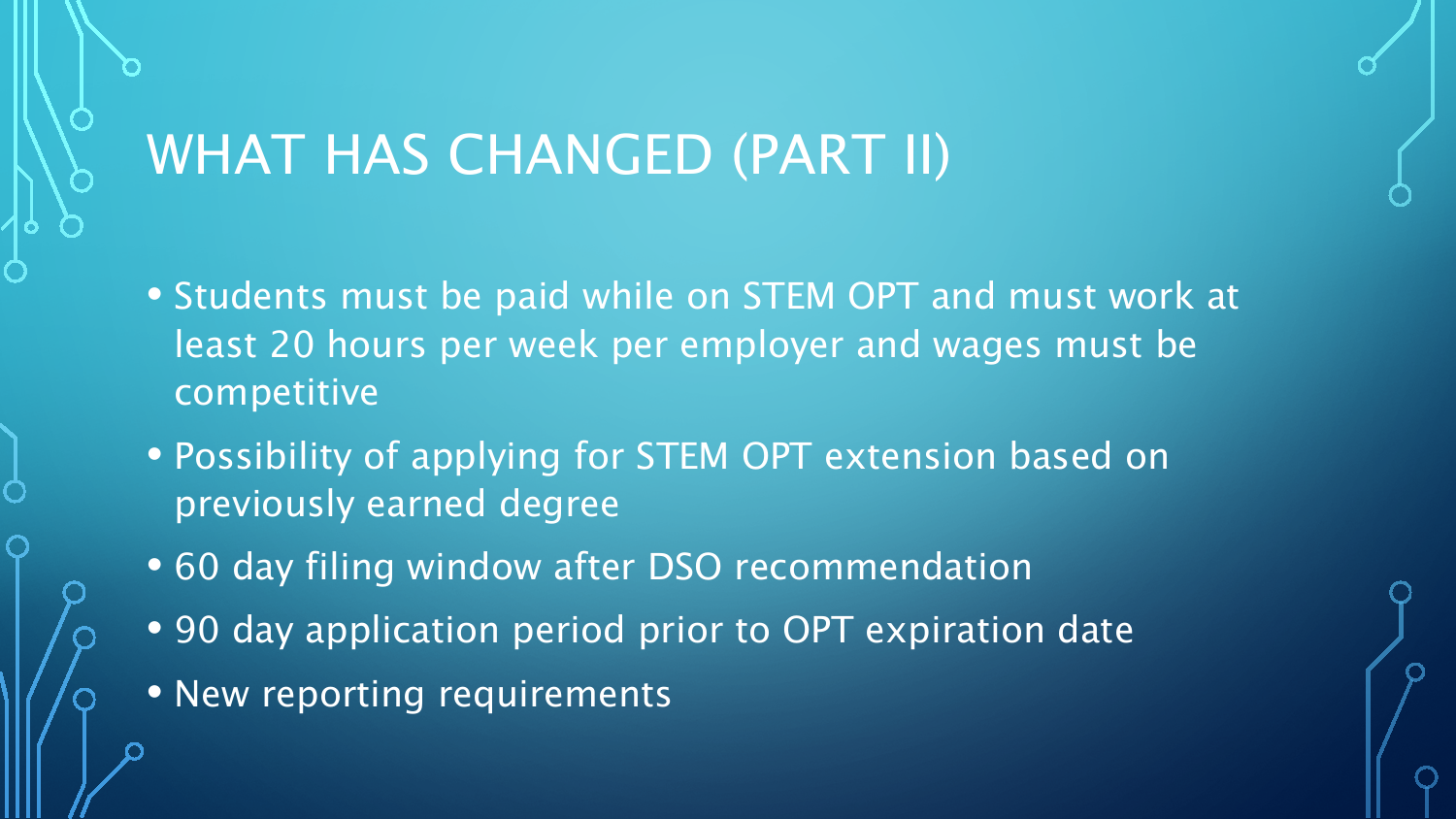## WHAT HAS STAYED THE SAME?

- Employer must be an E-Verify employer
- Employment must be directly related to student's field of study
- 180 day automatic OPT extension after STEM application is timely filed
- Cap-gap option is retained
- DSO recommendation
- 6 month reporting requirement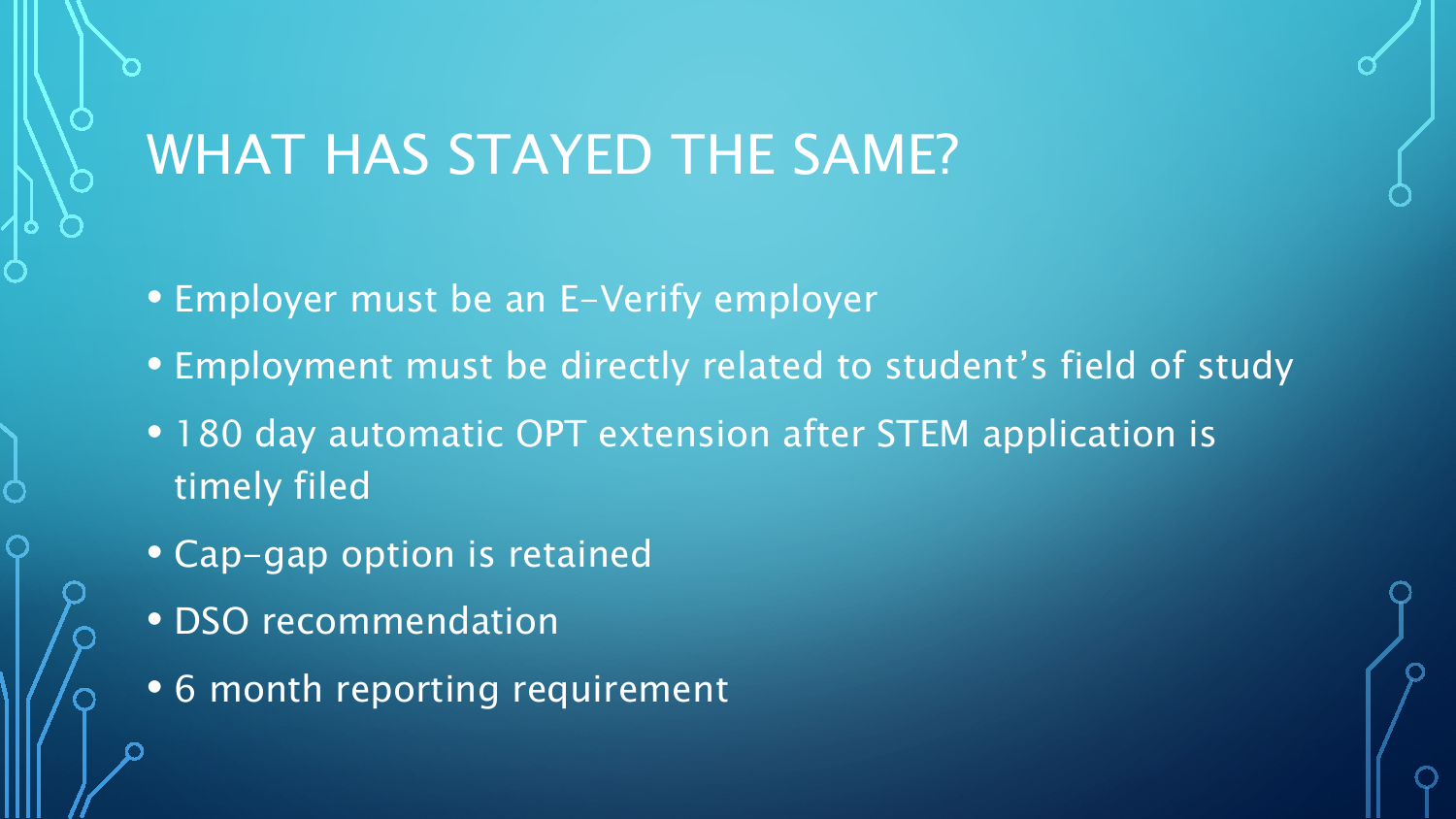## TRANSITIONAL ISSUES

Students with approved or pending 17 month STEM OPT

- Students with pending 17 months STEM on May 10, 2016 receiving RFE.
- Use the RFE Option in SEVIS, issue new I-20 Form to be submitted in response to RFE. Must have Form I-983
- Students on approved 17 months STEM OPT. Use the extend option in SEVIS. Student must submit a completed OPT application, I-765, fee etc. and a completed I-983
- Deadline for applying is August 8, 2016
- NOTE: To be eligible for the additional 7 months of STEM OPT, the student must have 150 days of valid employment authorization remaining (from May 10, 2016) on the date of filing.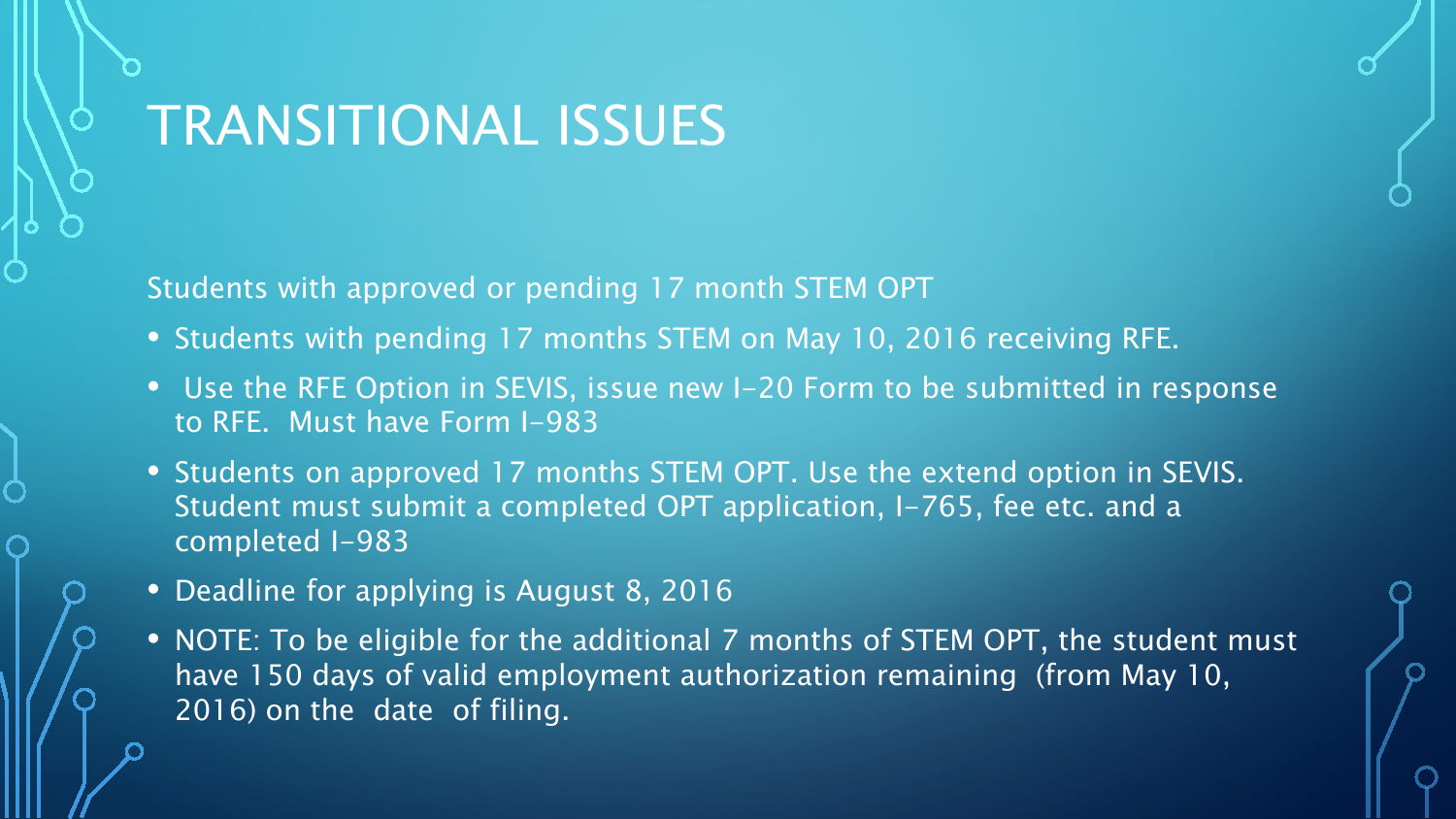- Student MUST be in valid 12 month post-completion OPT to be able to apply.
	- STEM OPT extension cannot be applied for as stand-alone period of OPT.
- DSO can issue the I-20 for the STEM OPT application up to 90 days prior to OPT ending.
- DSO must review completed Form I-983 prior to recommending the STEM OPT extension.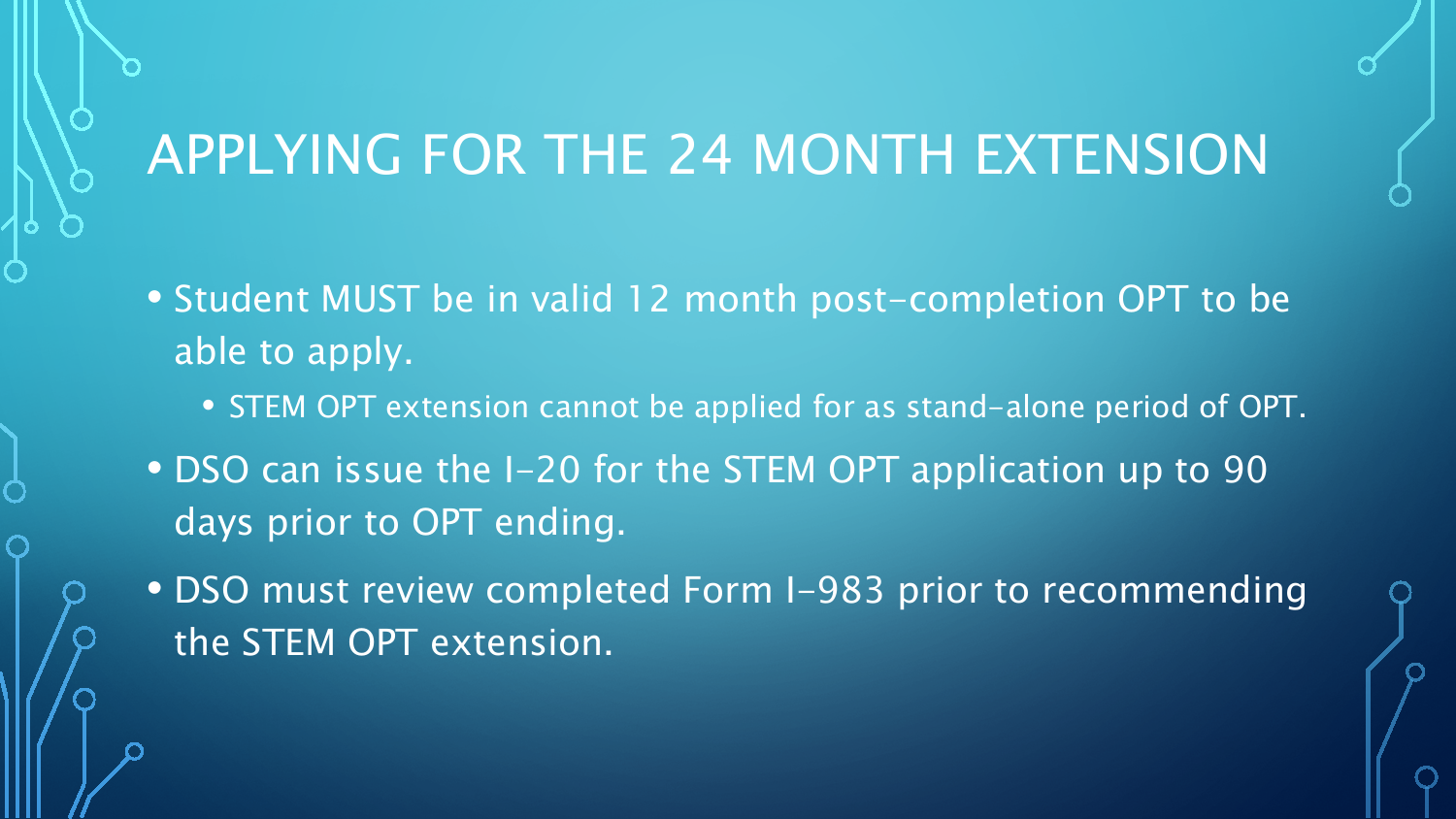- Student must be employed by an employer that is in good standing with E-Verify program
- Student must be in a qualified major based on CIP Code:
	- [https://www.ice.gov/sites/default/files/documents/Document/2016/ste](https://www.ice.gov/sites/default/files/documents/Document/2016/stem-list.pdf) m-list.pdf
	- CIP Codes are decided by the institution based on curriculum. DSOs should not change CIP Codes in a SEVIS record based solely on student request.

• Student must work with employer to complete the Form I-983.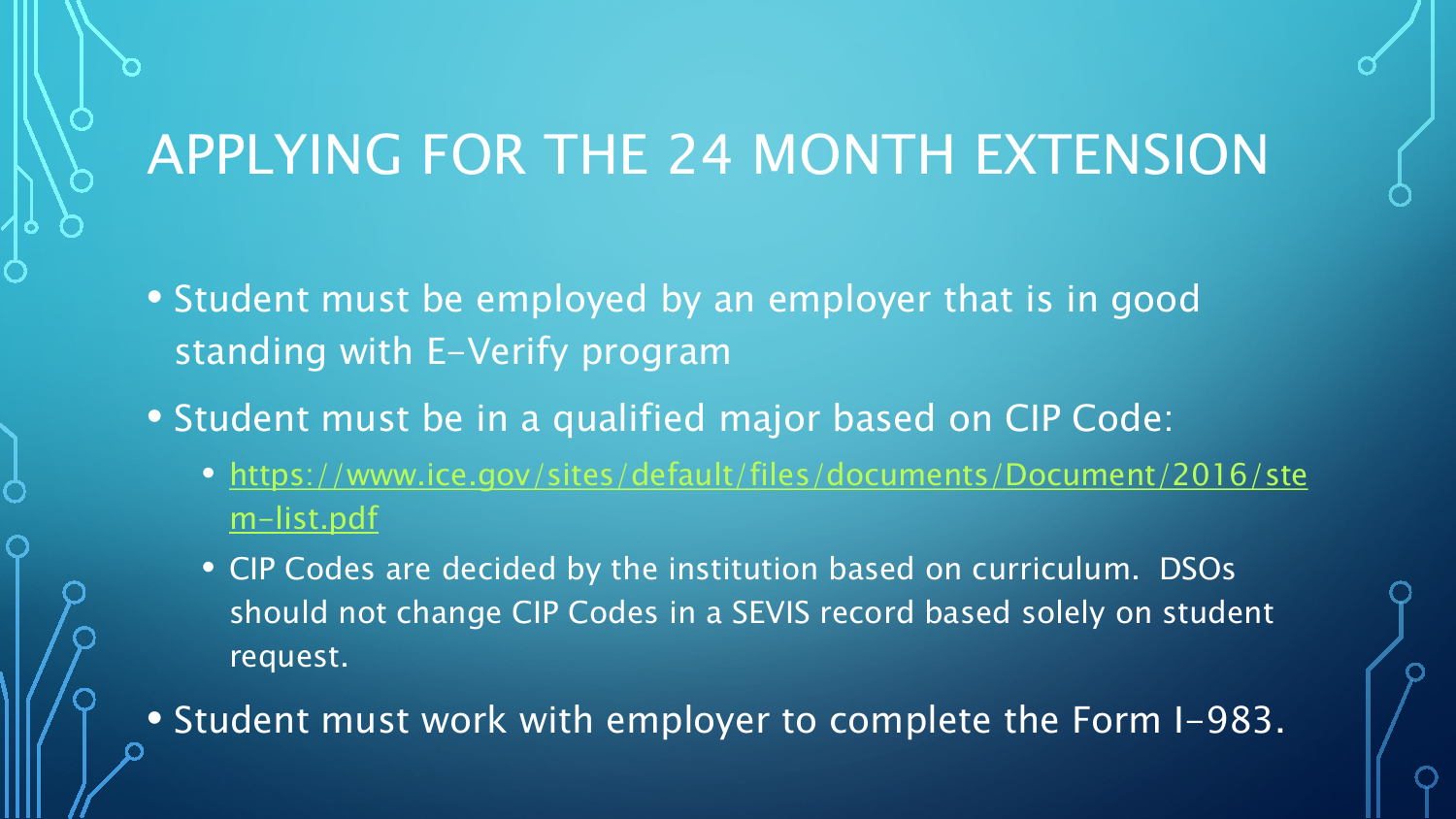Student decides to apply for the 24 month STEM OPT extension

DSO reports changes in SEVIS, confirms participation at 6 and 18 months, and collects evaluations at 12 and 24 months

> Student reports any address/employment changes during STEM OPT. Updates Form I-983 with major changes

Student completes Form I-983 with employer, along with any university request forms and submits to DSO

> Student assembles I-765 application with supporting documents and sends to USCIS \*

DSO reviews Form I-983 and student SEVIS record to confirm eligibility for the STEM OPT extension.

DSO issues STEM OPT I-20 with SEVP required language in SEVIS

\* Up to 90 days before OPT ends, but before last day f OPT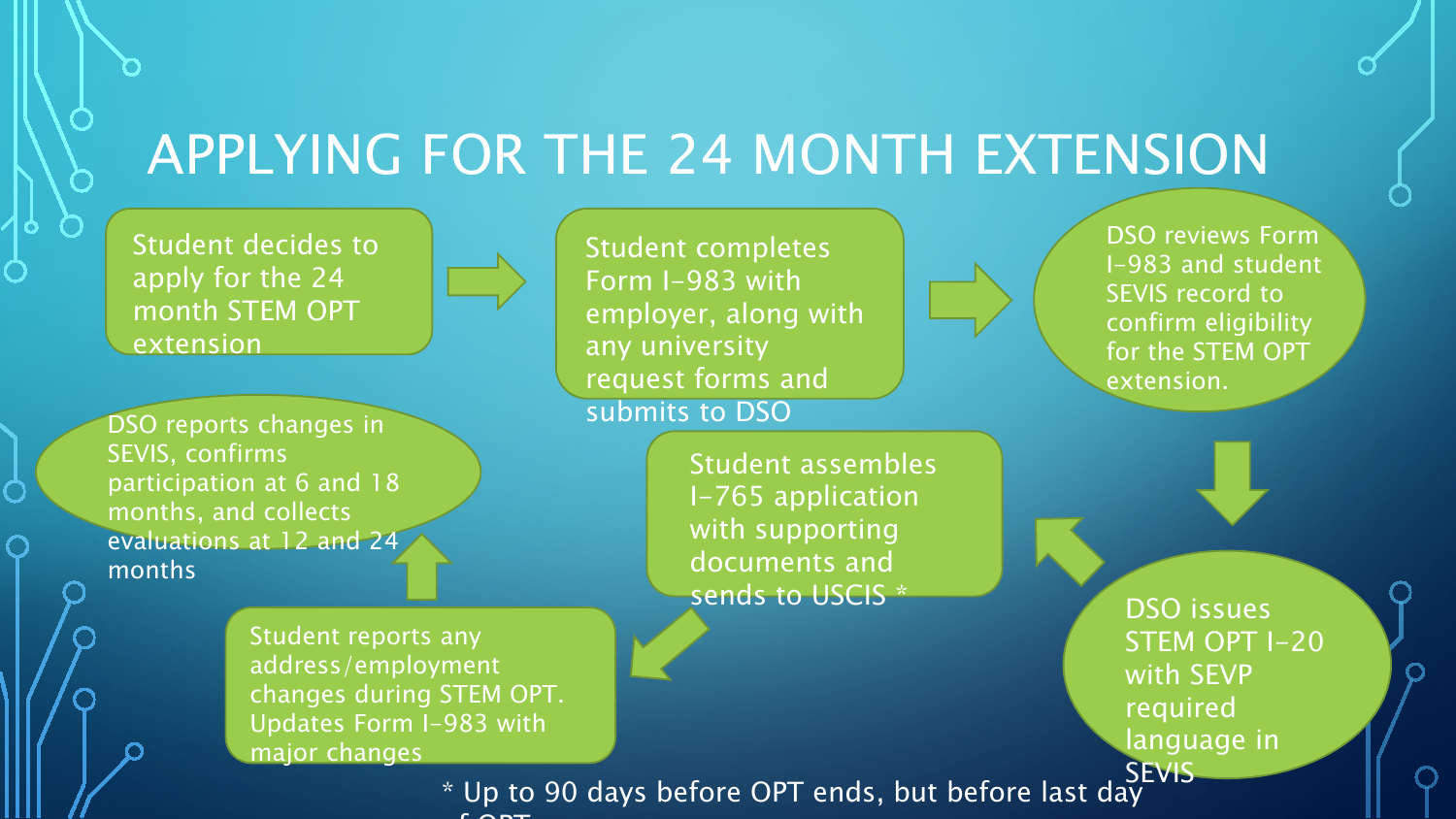• When extending OPT in SEVIS, DSO must enter the following:

- "I have reviewed the Form I-983. It is completed, signed, and addresses all program requirements."
- What exactly are you looking for?
- Bona-fide employee-employer relationship
	- STEM OPT regulation says that not all employment situations may be appropriate for the STEM OPT extension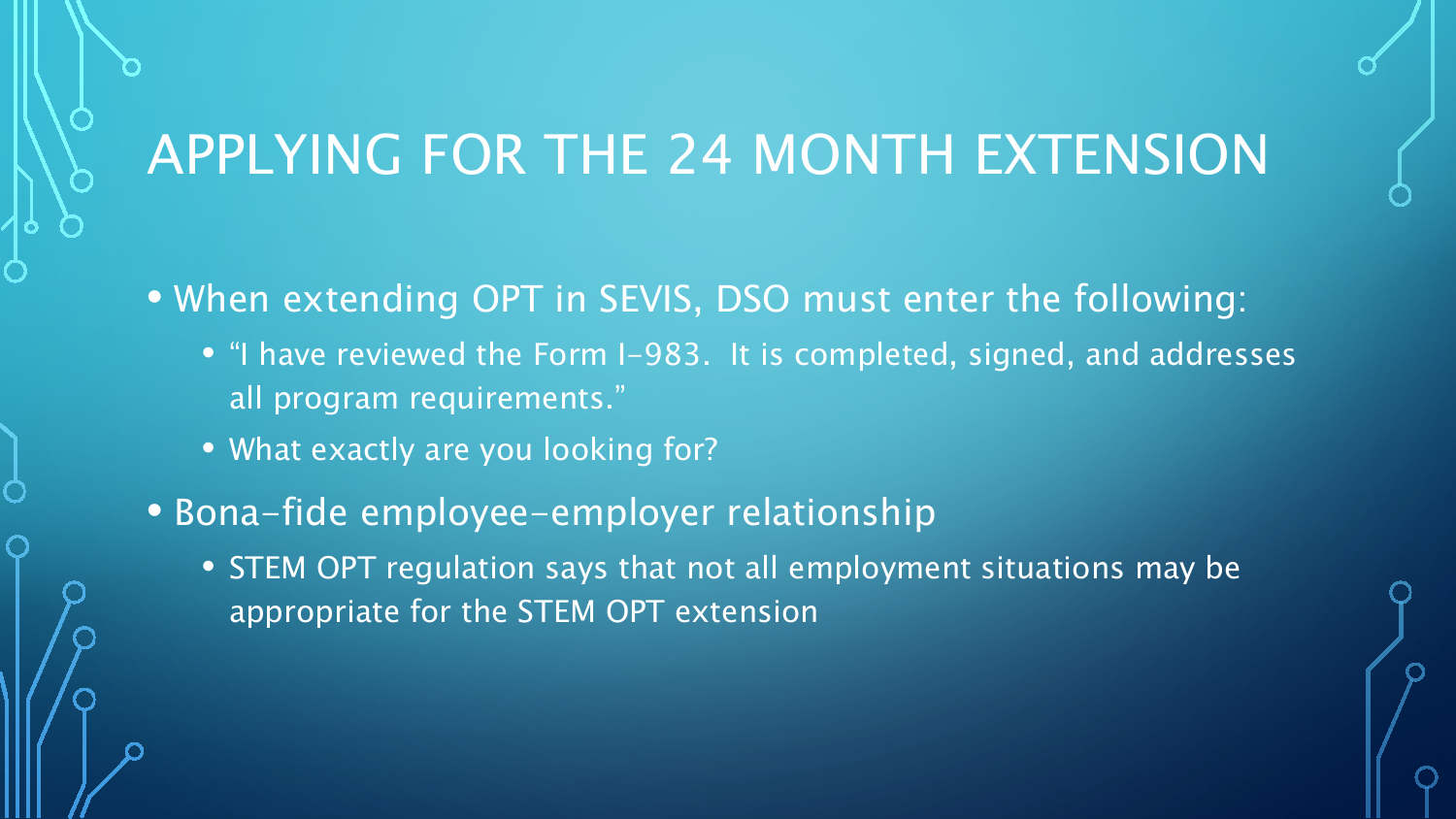• Documents to include in the I-765 application package:

- Completed I-765 application requesting STEM OPT extension
- Copies of valid passport and most recently issued visa
- Printout of I-94 information from most recent entry
- Copies of any previous EAD cards (front and back)
- Copies of STEM OPT extension I-20 and all previous I-20s
- Copy of diploma or official transcript confirming issuance of STEM degree
- 2 passport-style photos taken within past 30 days and not used on any previous immigration document
- Check for \$380 made payable to U.S. Department of Homeland Security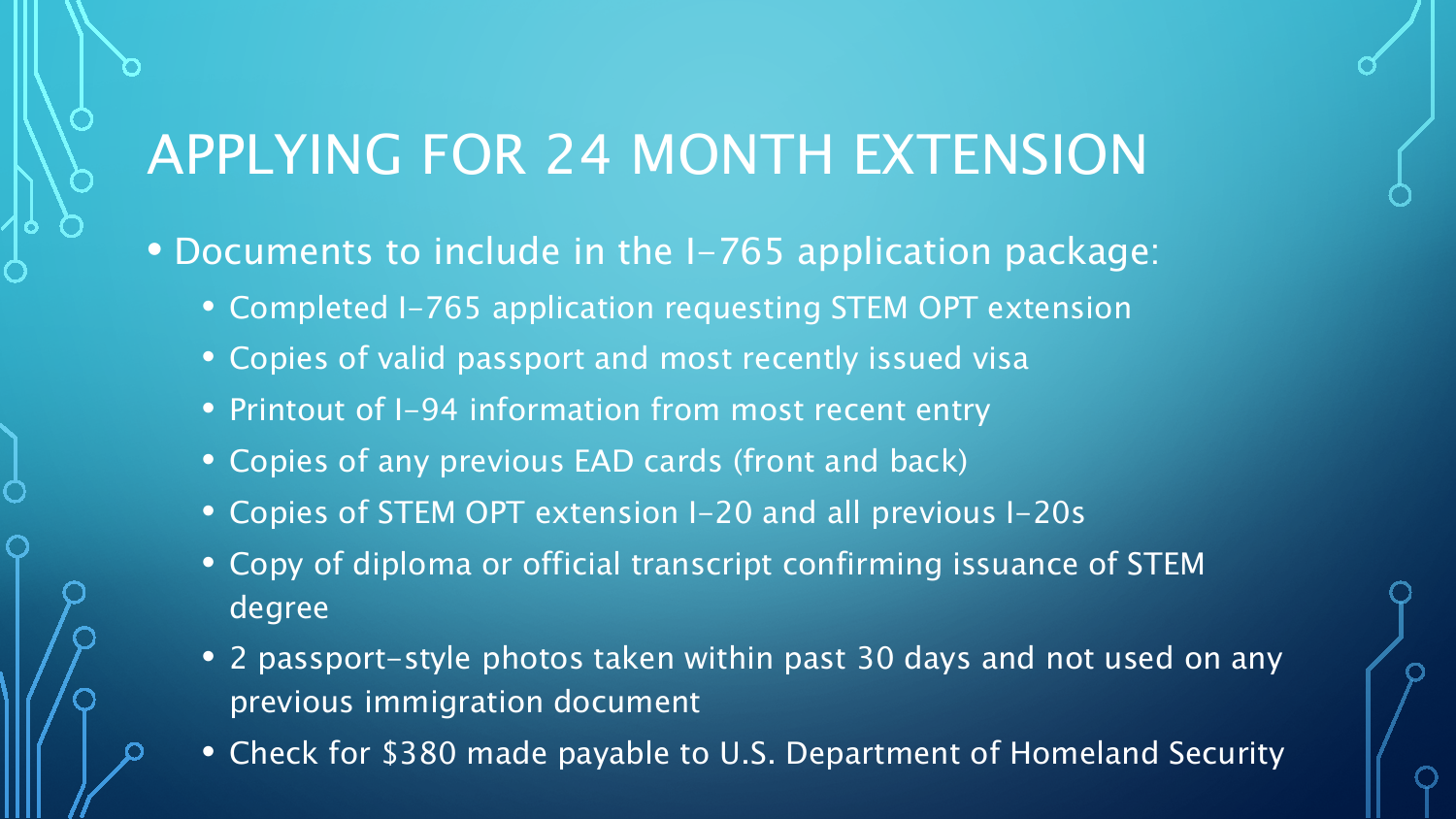### APPLYING FOR 24 MONTH EXTENSION – SUGGESTIONS FOR IMPLEMENTATION OF NEW RULE

- Update internal forms and website to include correct information about applying for STEM OPT
- Create internal policies for how you will review the Form I-983 and handle any questions/concerns/discrepancies
- Develop internal process for how to handle reporting requirements
	- Update employment reporting forms as necessary
	- Formalize process for completing 6 and18 month participation reporting
	- Formalize process for collecting 12 and 24 month performance evaluations to add to file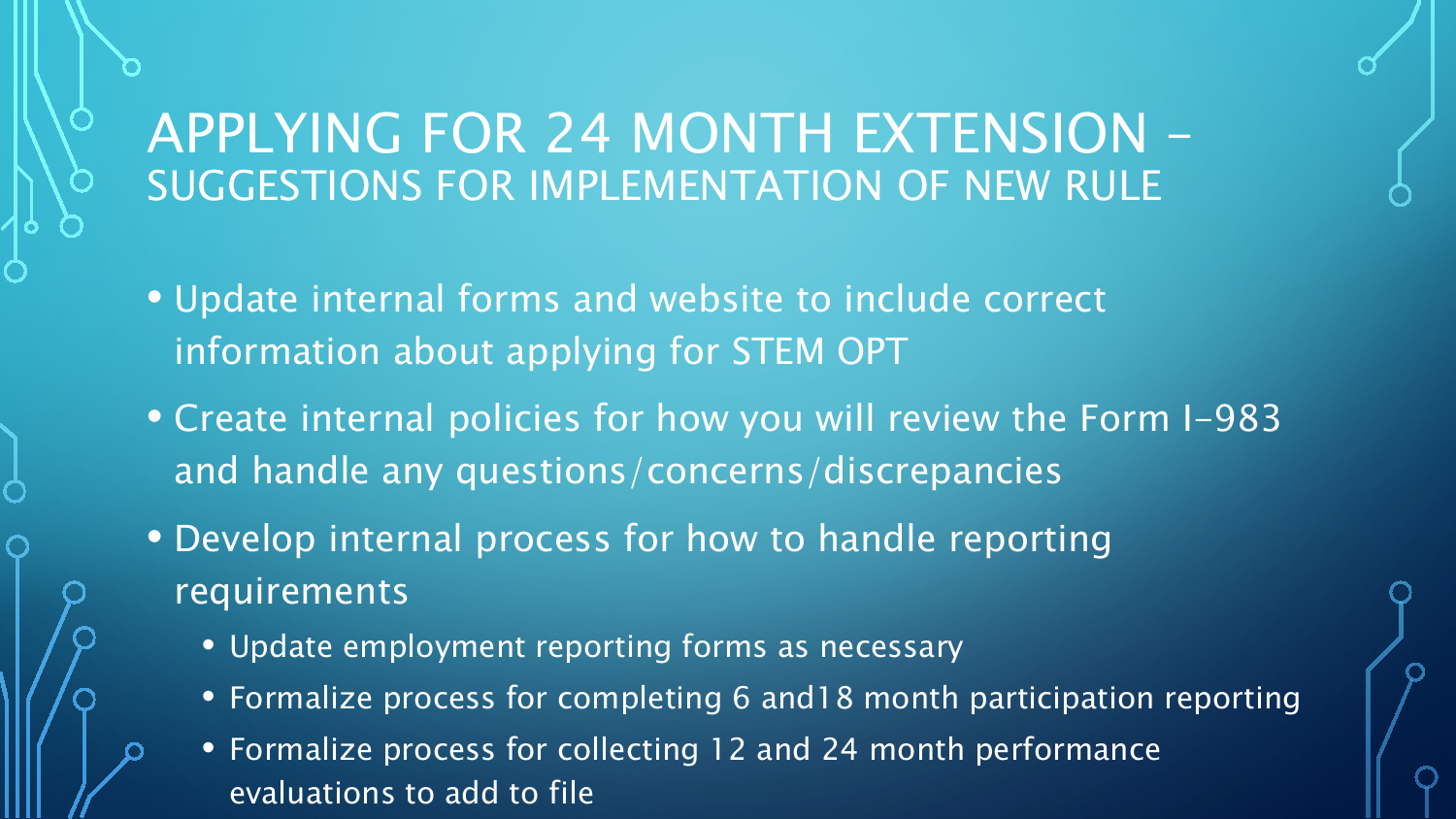### APPLYING FOR STEM OPT BASED ON A PREVIOUS **DEGREE**

- Must be on 12 month OPT to file for the extension
- Previous degree must have a STEM CIP Code
- Job must be directly related to the previously earned STEM degree
- A typical example would be a student with a STEM BS degree in mathematics followed by a MS degree in economics and working as business analyst using mathematical science skills.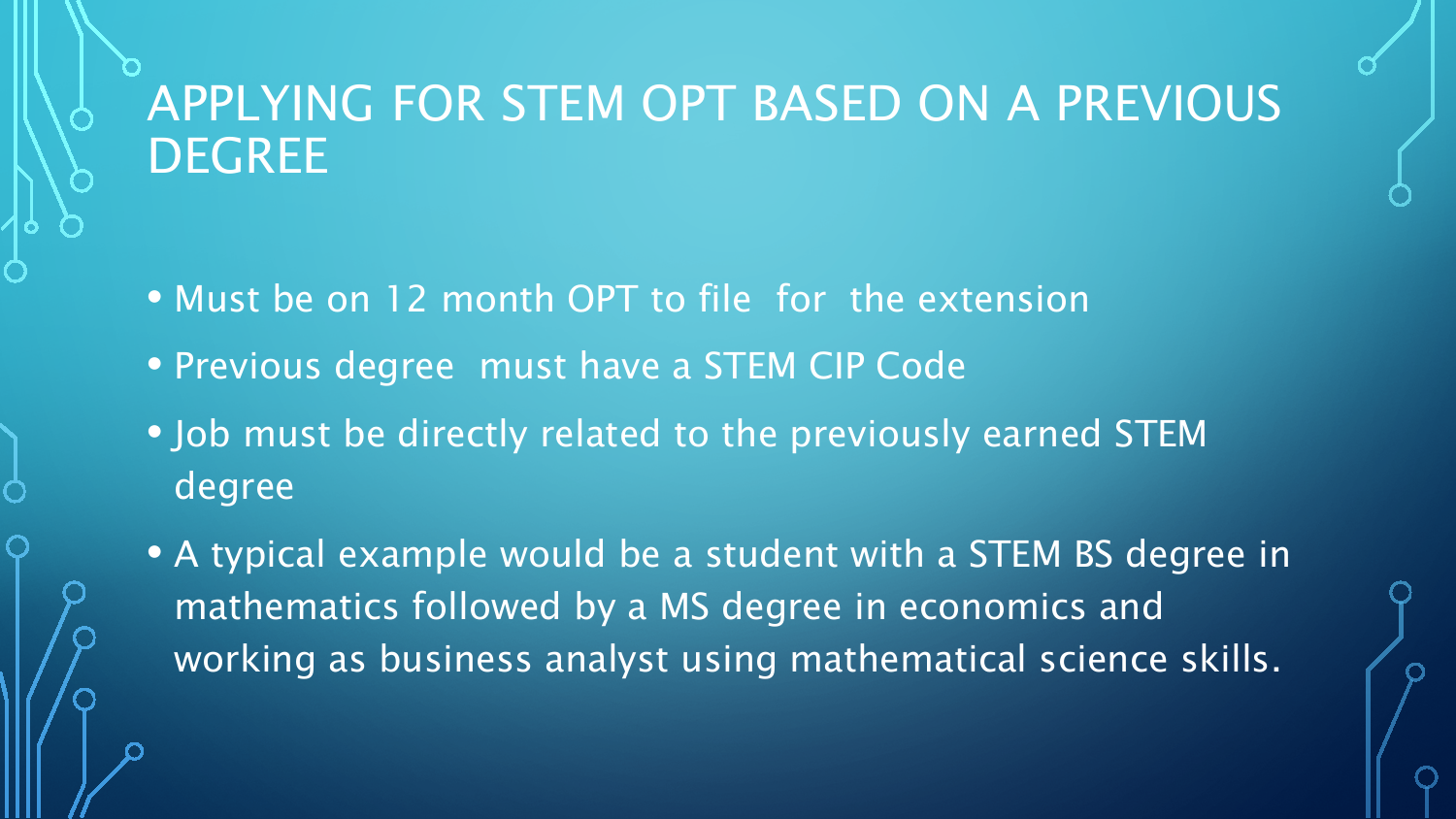## EMPLOYER OBLIGATIONS

• Must be an E-verify Employer in good standing

- Must provide a bona fide training plan that enhances the student's academic experience
- Attestations of resources & wage compliance obligations
- Reporting requirements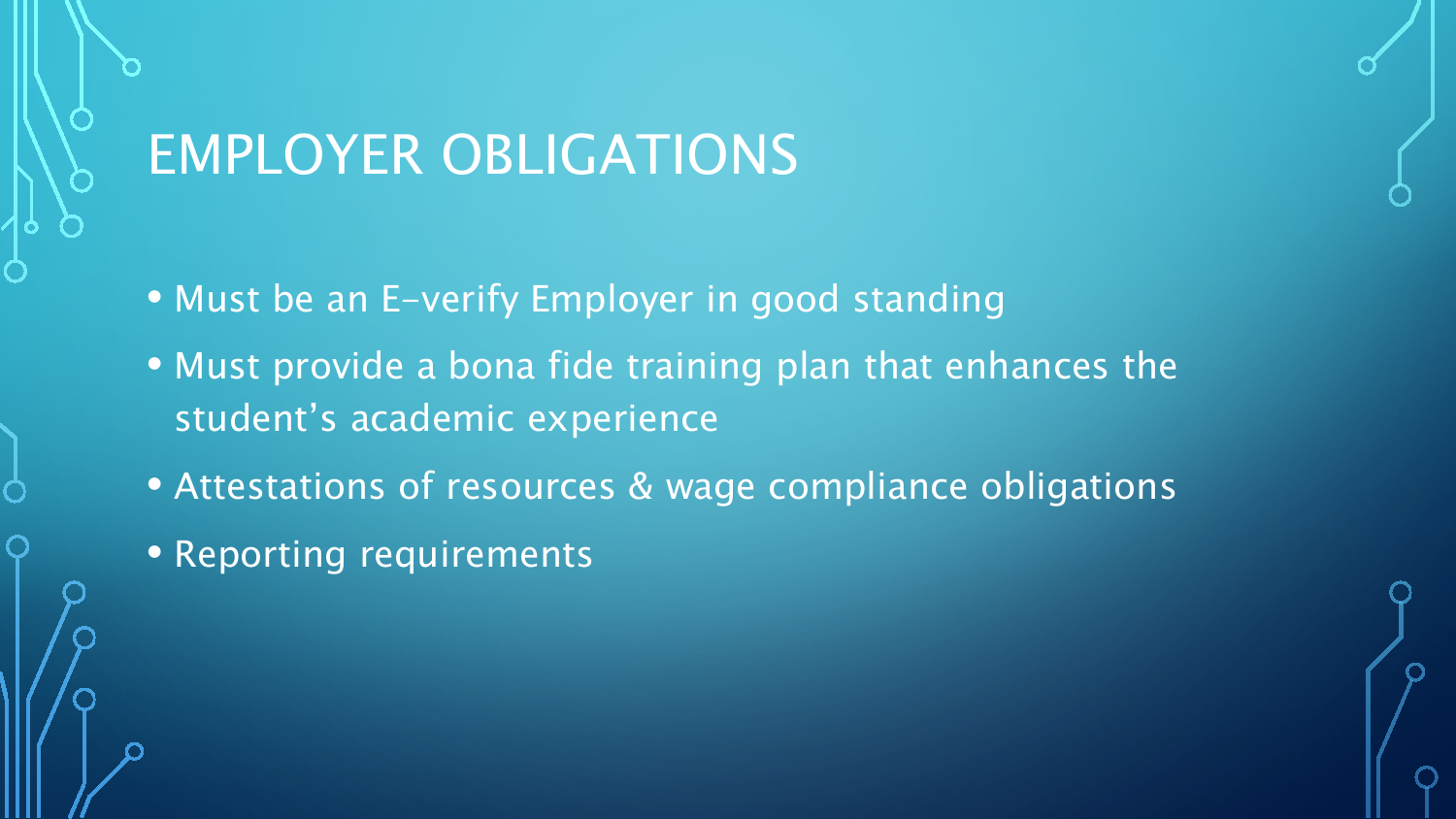## EMPLOYER REGULATIONS

- The STEM OPT employee will not replace a full-time or part-time, temporary or permanent U.S. worker
- The duties, hours, and compensation are commensurate with terms and conditions applicable to the employer's similarly situated U.S. workers [two or more] in the area of employment
- Must attest to resource and personnel levels available to appropriately train the student
- The employment must comply with all applicable Federal and State requirements relating to employment (e.g. licensure)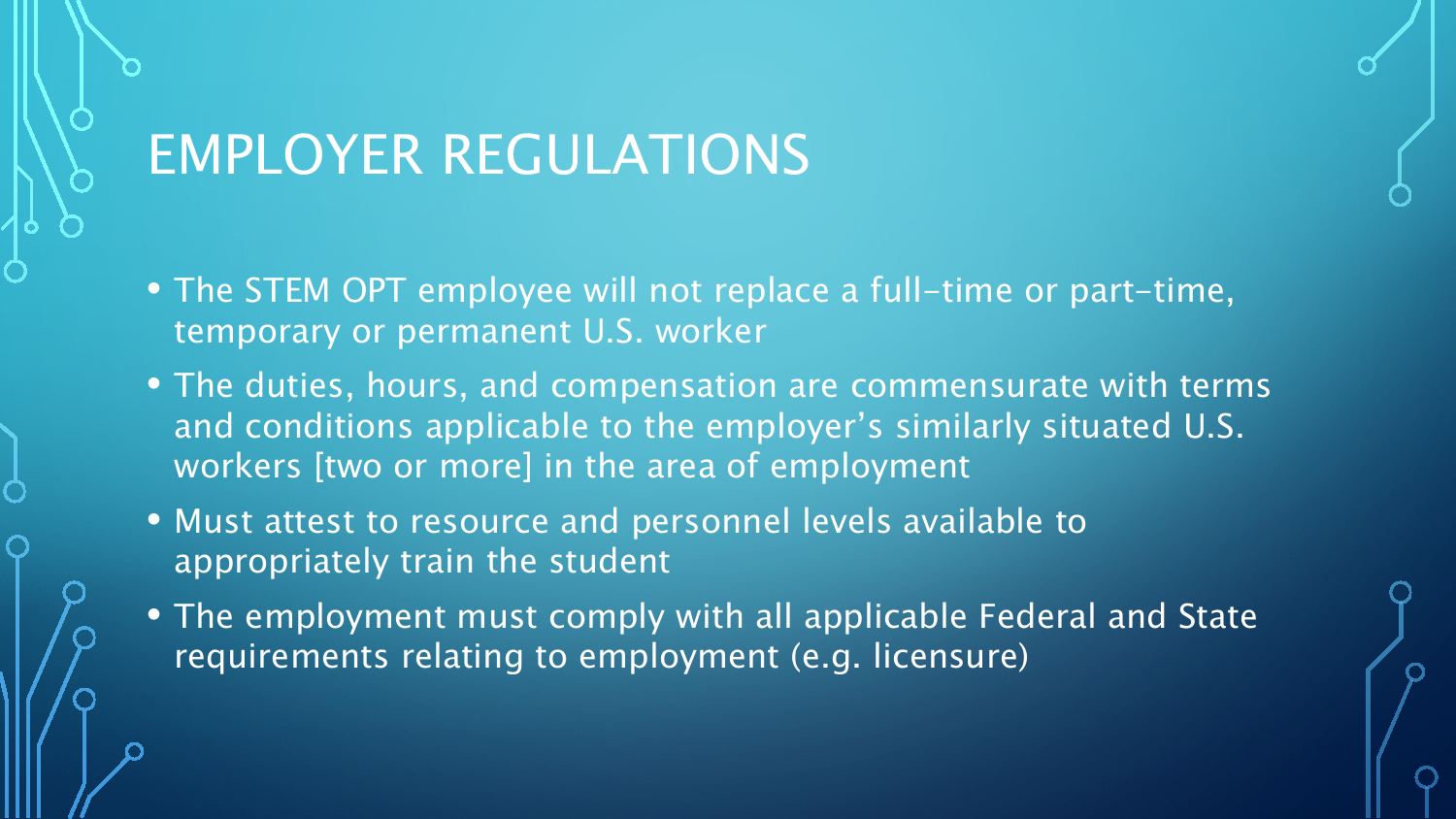## EMPLOYER REPORTING

- Must report any material change
- Must report the termination or departure of the STEM OPT employee to the OISS, if the termination or departure is prior to the appointment end date
- Such reporting must be made within five business days of the termination or departure
- The department should consider an employee to have departed if the employee has not reported to work for a period of five consecutive business days without the consent of the employer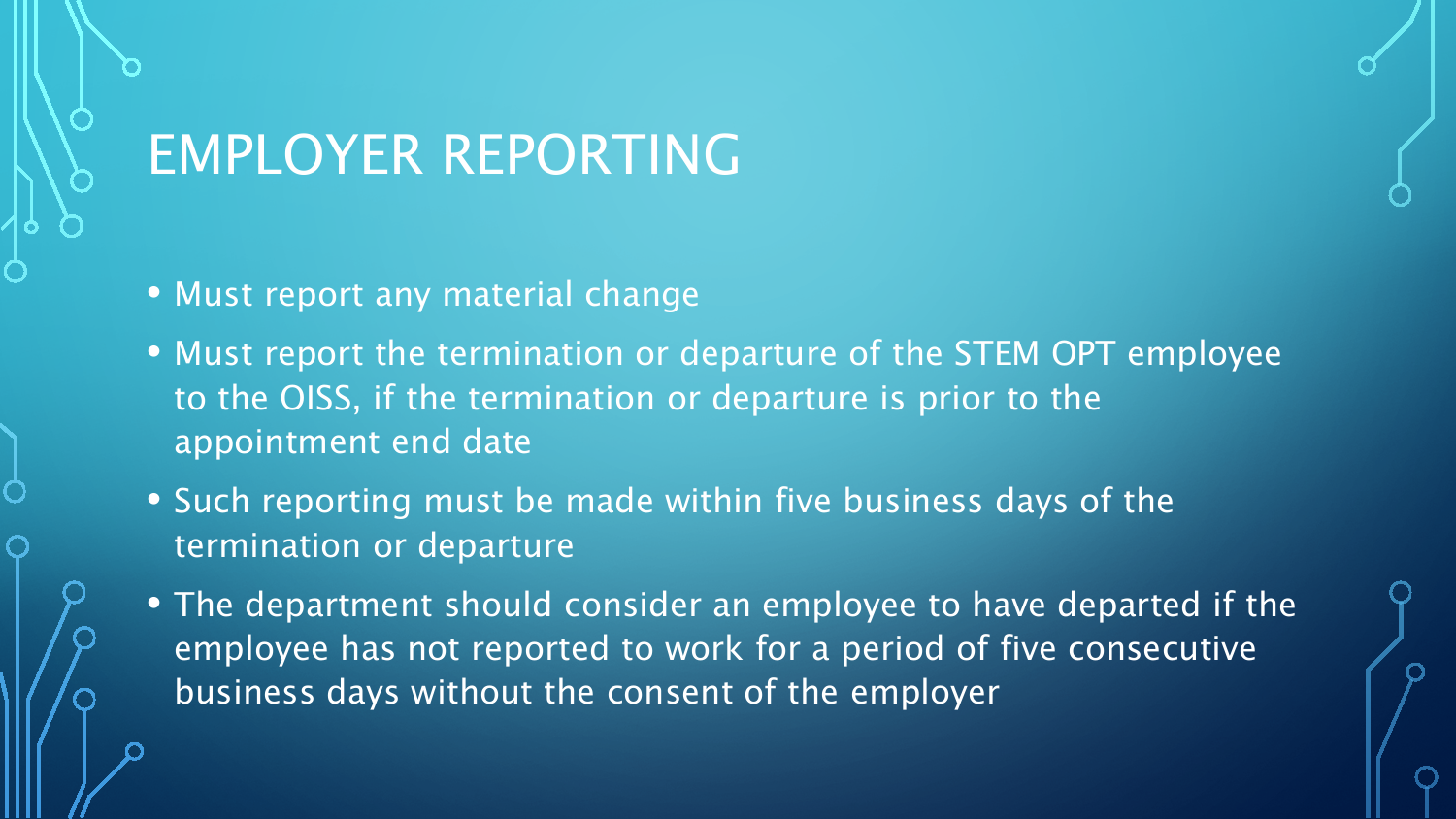## EMPLOYER (3RD PARTY OR INSTITUTION) VS. **DSO**

- Don't be exclusive owner of STEM rules that are not specifically DSO related
- STEM regulations about employer responsibility  $=$  institutional HR policy
- DSO does not have expertise to help develop STEM "training plan"
- Don't "re-create wheel" establish campus partners
	- HR, Labor Relations, General Counsel
- Look at similar international office practices for:
	- What are your institutional practices as a STEM OPT Employer
	- H-1B Prevailing Wage, Actual Wage, Record Keeping, etc…
	- J-1 Student Intern DS-7002 and evaluation process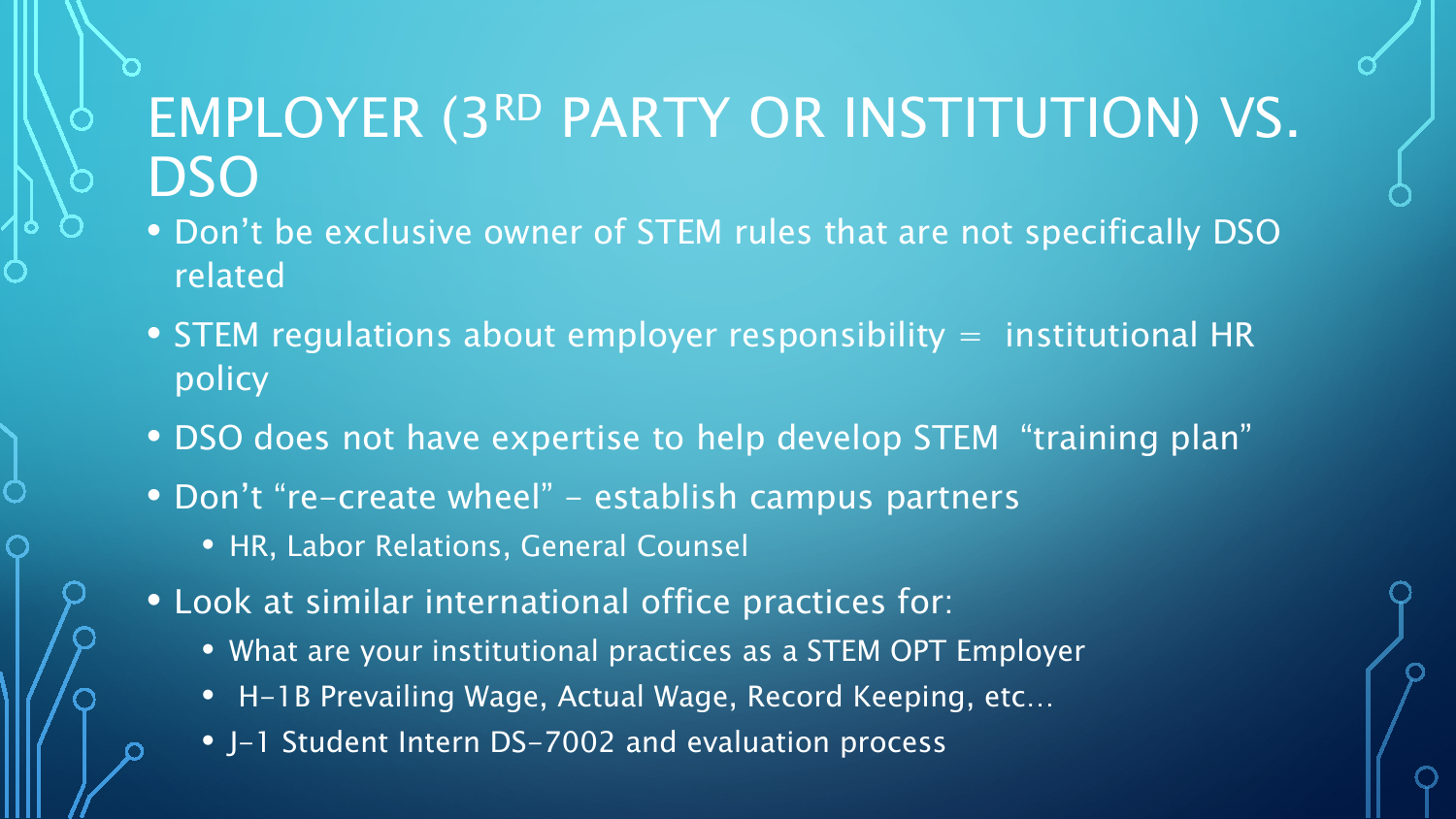# $\degree$ FORM I-983

 $\bigcap$ 

 $\bigcap$ 

 $\bigcap$ 

 $\bullet$ 

 $\bigcap$ 

 $\cap$ 

WHO CAN COMPLETE IT? WHO MUST SIGN IT? WHEN MIGHT DSO REJECT OR QUESTION IT?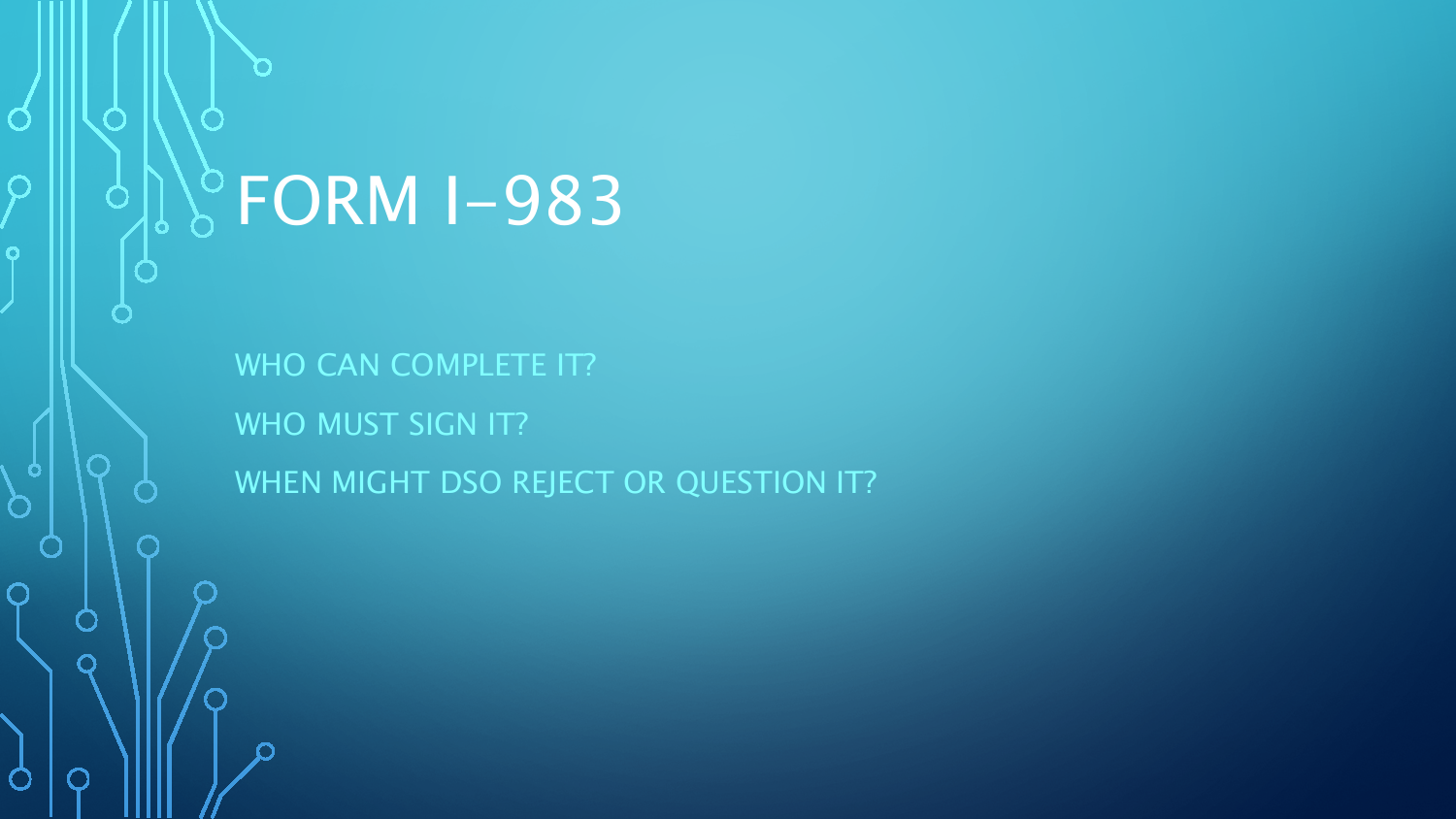DEPARTMENT OF HOMELAND SECURITY U.S. Immigration and Customs Enforcement

#### TRAINING PLAN FOR STEM OPT STUDENTS

Science, Technology, Engineering & Mathematics (STEM) Optional Practical Training (OPT)

OMB CONTROL NO. 1653-005<br>EXPIRATION DATE: 03/31/2019

|                                                                |                                                                                                                                                                                                                                                          | SECTION 1: STUDENT INFORMATION (Completed by Student)                            |                                                                                                                                                                                                                                                                                                                                                                                                                                                               |  |  |
|----------------------------------------------------------------|----------------------------------------------------------------------------------------------------------------------------------------------------------------------------------------------------------------------------------------------------------|----------------------------------------------------------------------------------|---------------------------------------------------------------------------------------------------------------------------------------------------------------------------------------------------------------------------------------------------------------------------------------------------------------------------------------------------------------------------------------------------------------------------------------------------------------|--|--|
| Student Name (Surname/Primary Name, Given Name):               |                                                                                                                                                                                                                                                          | Student Email Address:                                                           |                                                                                                                                                                                                                                                                                                                                                                                                                                                               |  |  |
| Name of School Recommending<br>STEM OPT:                       | Name of School Where STEM<br>Degree Was Earned:                                                                                                                                                                                                          | SEVIS School Code of School Recommending STEM OPT (including 3-digit<br>suffix): |                                                                                                                                                                                                                                                                                                                                                                                                                                                               |  |  |
|                                                                |                                                                                                                                                                                                                                                          |                                                                                  |                                                                                                                                                                                                                                                                                                                                                                                                                                                               |  |  |
| Designated School Official (DSO) Name and Contact Information: |                                                                                                                                                                                                                                                          | Student SEVIS ID No.:                                                            | STEM OPT Requested Period: (mm-dd-yyyy)                                                                                                                                                                                                                                                                                                                                                                                                                       |  |  |
|                                                                |                                                                                                                                                                                                                                                          |                                                                                  |                                                                                                                                                                                                                                                                                                                                                                                                                                                               |  |  |
|                                                                | Qualifying Major and Classification of Instructional Programs (CIP) Code:                                                                                                                                                                                |                                                                                  |                                                                                                                                                                                                                                                                                                                                                                                                                                                               |  |  |
|                                                                |                                                                                                                                                                                                                                                          |                                                                                  |                                                                                                                                                                                                                                                                                                                                                                                                                                                               |  |  |
|                                                                |                                                                                                                                                                                                                                                          |                                                                                  |                                                                                                                                                                                                                                                                                                                                                                                                                                                               |  |  |
|                                                                |                                                                                                                                                                                                                                                          |                                                                                  |                                                                                                                                                                                                                                                                                                                                                                                                                                                               |  |  |
|                                                                |                                                                                                                                                                                                                                                          | <b>SECTION 2: STUDENT CERTIFICATION</b>                                          |                                                                                                                                                                                                                                                                                                                                                                                                                                                               |  |  |
| any false document in the submission of this form              |                                                                                                                                                                                                                                                          |                                                                                  | I declare and affirm under penalty of perjury that the statements and information made herein are true and correct to the best of my knowledge,<br>information and belief. I understand that the law provides severe penalties for knowingly and willfully falsifying or concealing a material fact, or using                                                                                                                                                 |  |  |
| I certify that:                                                |                                                                                                                                                                                                                                                          |                                                                                  |                                                                                                                                                                                                                                                                                                                                                                                                                                                               |  |  |
| on this Han:                                                   | 1. I have review ed, understand, and will adhere to this Training Plan for STEM OPT Students ("Ran");                                                                                                                                                    |                                                                                  | 2. I will notify the DSO at the earliest available opportunity if I believe that my employer is not providing me with appropriate training as delineated<br>3. I understand that the Department of Homeland Security (DHS) may deny, revoke, or terminate the STEM OPT of students whom DHS<br>determines are not engaging in OPT in compliance with the law, including the STEM OPT of students who are not, or whose employers are not,                     |  |  |
| complying with this Plan:                                      | 4. My practical training opportunity is directly related to the STEM degree that qualifies me for the STEM OPT extension; and<br>in a STEM training opportunity, and any decrease in hours below the 20-hours-per-week minimum required under this rule. |                                                                                  | 5. I will notify the DSO at the earliest available opportunity regarding any material changes to or deviations from this Flan, including but not limited<br>to, any change of Employer Identification Number resulting from a corporate restructuring, any nontrivial reduction in compensation from the<br>amount previously submitted on the Flan that is not tied to a reduction in hours worked, any significant decrease in hours per week that I engage |  |  |
|                                                                |                                                                                                                                                                                                                                                          |                                                                                  |                                                                                                                                                                                                                                                                                                                                                                                                                                                               |  |  |

COMPLETING THE I-983 FORM

1. Student Information 2. Student Certification 3. Employer Information 4. Employer Certification 5. Employer Training Plan 6. Employer Official Certification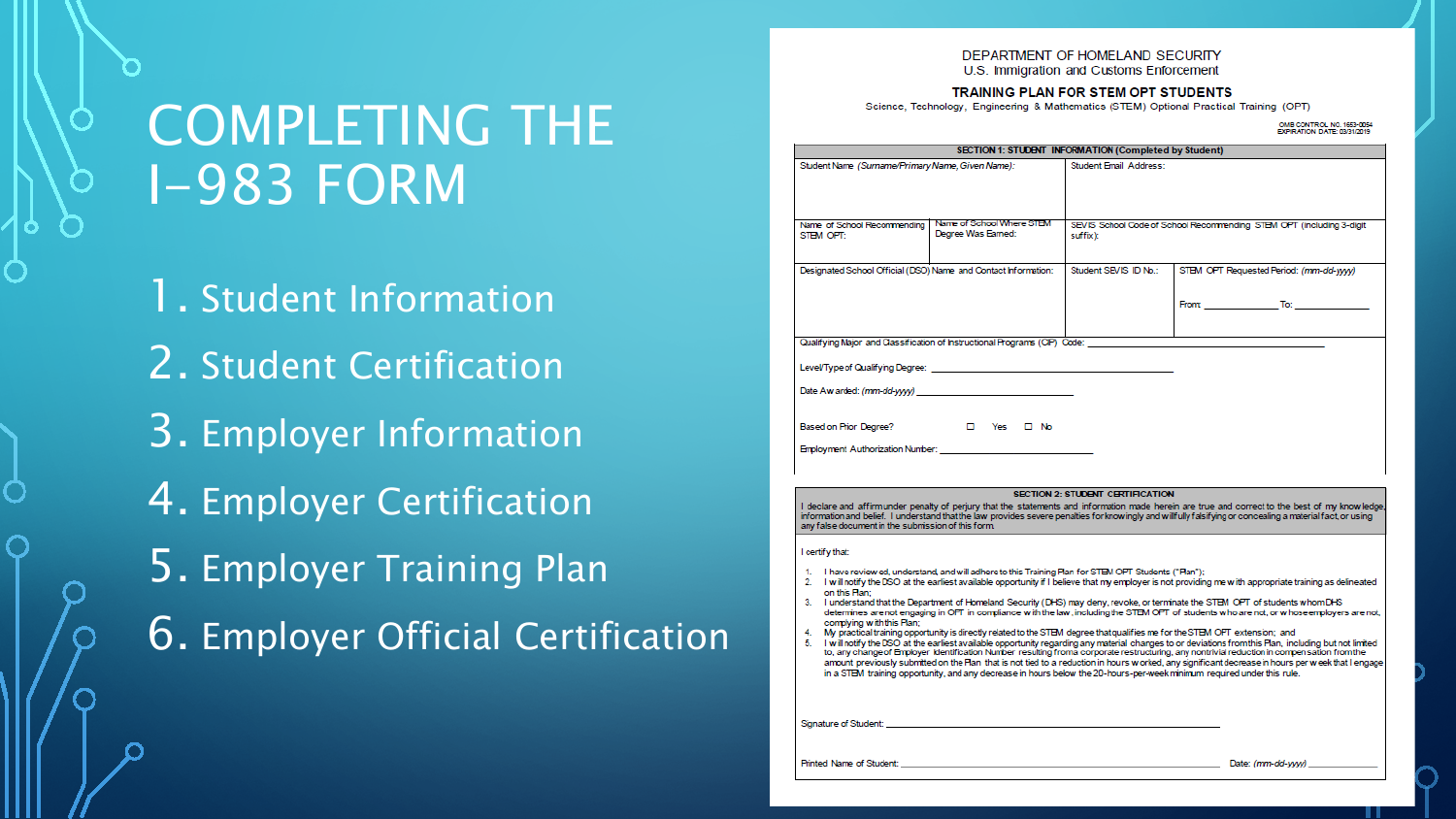## EMPLOYER INFO AND CERTIFICATI

• FEIN: 0099999999 • NAICS for Higher Education Case and affirmunder penalty of perjury that the statements and information made herein are true and correct to the best of my knowledge.  $= 611310$ • E-verify XXXXXX

| SECTION 3: EMPLOYER INFORMATION (Completed by Employer)               |                                                                             |                                                                                                                                                                                                                                                                                                                                                       |           |        |  |  |  |  |
|-----------------------------------------------------------------------|-----------------------------------------------------------------------------|-------------------------------------------------------------------------------------------------------------------------------------------------------------------------------------------------------------------------------------------------------------------------------------------------------------------------------------------------------|-----------|--------|--|--|--|--|
| <b>Employer Name:</b>                                                 | <b>Street Address:</b>                                                      |                                                                                                                                                                                                                                                                                                                                                       |           | Suite: |  |  |  |  |
| Employer Website URL:                                                 | City:                                                                       | State:                                                                                                                                                                                                                                                                                                                                                | ZIP Code: |        |  |  |  |  |
| Number of Full-Time<br>Employer ID Number (EIN):<br>Employees in U.S. |                                                                             | North American Industry Classification System (NAICS) Code:                                                                                                                                                                                                                                                                                           |           |        |  |  |  |  |
| OPT Hours Per Week (must be at least 20<br>hours/week):               | Compensation<br>B. Other Compensation (Type and Estimated Amount or Value): |                                                                                                                                                                                                                                                                                                                                                       |           |        |  |  |  |  |
| Start Date of Employment:<br>(mm-dd-yyyy)                             | 2.<br>З.<br>4.                                                              | the control of the control of the control of the control of the control of the control of the control of the control of the control of the control of the control of the control of the control of the control of the control<br><u> 1989 - Johann Stein, mars an deutscher Stein und der Stein und der Stein und der Stein und der Stein und der</u> |           |        |  |  |  |  |

#### SECTION 4: EMPLOYER CERTIFICATION

information and belief. I understand that the law provides severe penalties forknowingly and willfully falsifying or concealing a material fact, or using any false document in the submission of this form.

certify on behalf of the employer that this Training Flan for STEM OFT Students ("Flan") is approved and that

- I have review ed and understand this Plan, and I will ensure that the supervising Official follows this Plan; 1.
- 2. I will notify the DSO at the earliest available opportunity regarding any material changes to this Flan, including but not limited to, any change of Employer Identification Number resulting from a corporate restructuring, any reduction in compensation from the amount previously submitted on the Plan that is not tied to a reduction in hours worked, any significant decrease in hours per week that a student engages in a STEM training opportunity, and any decrease in hours below the 20-hours-per-week minimum required under this rule;
- Within five business days of the termination or departure of the student during the authorized period of OFT, I will report such termination or<br>departure to the DSO (Note: business days do not include federal holidays or w з. departed when the employer knows the student has left the practical training opportunity, or when the student has not reported for practical training for a period of five consecutive business days without the consent of the employer); and
- 4. I will adhere to all applicable regulatory provisions that govern this program (see 8 CFR Part 214), which include, but are not limited to, the following:
	- a. The student's practical training opportunity is directly related to the STEM degree that qualifies the student for the STEM OPT extension, and the position offered to the student achieves the objectives of his or her participation in this training program;
	- The student will receive on-site supervision and training, consistent with this Flan, by experienced and knowledgeable staff; Ъ.
	- The employer has sufficient resources and personnel to provide the specified training programset forth in this Ran, and the employer is prepared to implement that program, including at the location(s) identified in this Flan;
	- The student on a STEM OPT extension will not replace a full- or part-time, temporary or permanent U.S. worker. The terms and conditions d. of the STEM practical training opportunity-including duties, hours, and compensation-are commensurate with the terms and conditions applicable to the employer's similarly situated U.S. workersor, if the employer does not employ and has not recently employed more than two similarly situated U.S. workers in the area of employment, the terms and conditions of other similarly situated U.S. workers in the area of employment; and
	- e. The training conducted pursuant to this Plan complies with all applicable Federal and State requirements relating to employment.

Note: DHS may, at its discretion, conducta site visit of the employer to ensure that program requirements are beingmet, including that the employer possesses and maintains the ability and resources to provide structured and guided work-based learninge xperiences consistent with this Plan.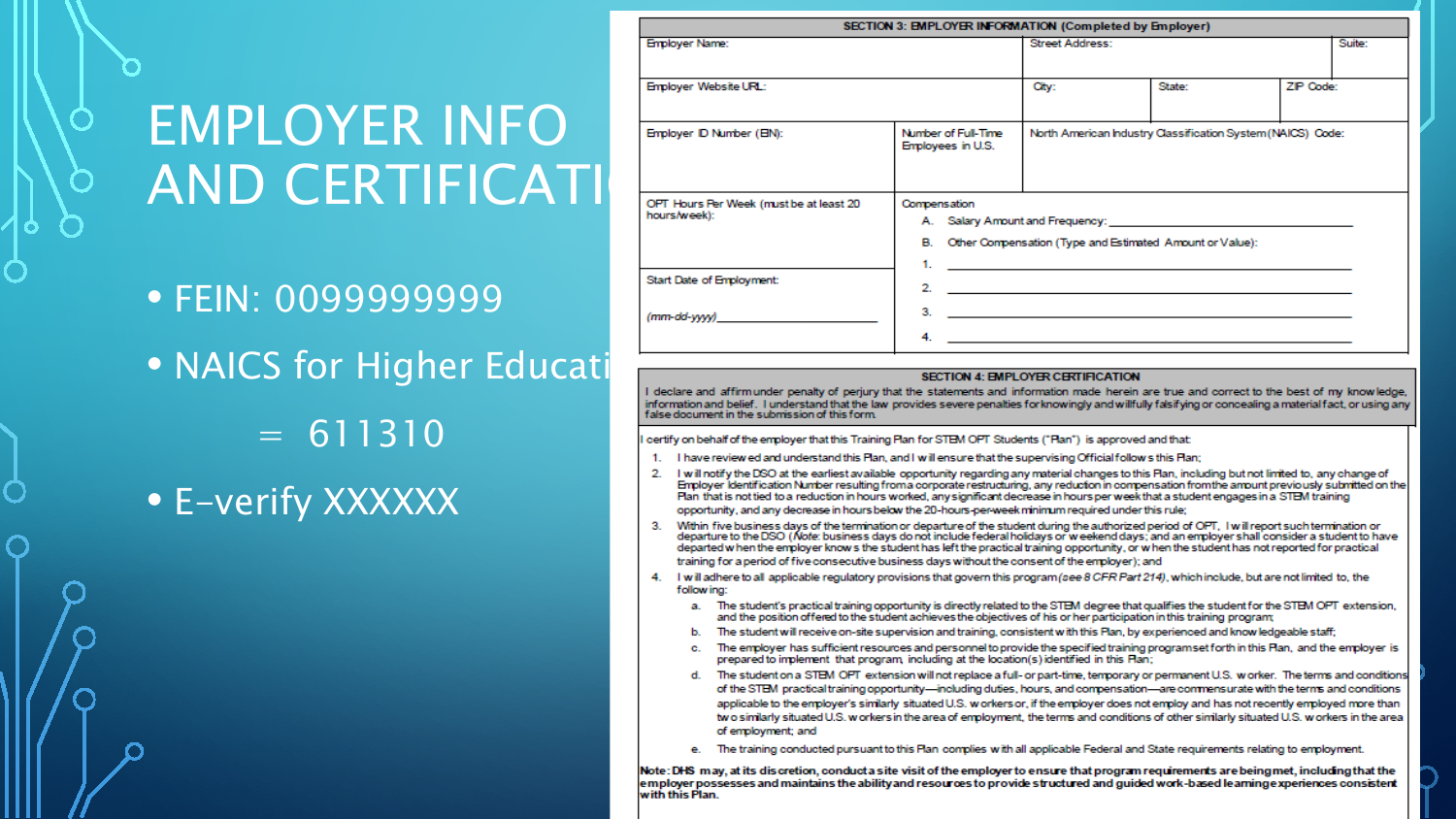## EMPLOYER OFFICIAL CERTIFICATION

- I declare and affirm under penalty of perjury ..............
- Employer Official with Signatory Authority I certify that:
- 1. I have reviewed, understand, and will follow this Training Plan for STEM OPT Students (Plan);
- 2. I will conduct the required periodic evaluations of the student;\*
- 3. I will adhere to all applicable regulatory provisions that govern this program (see 8 CFR Part 214.2(f)(10)(ii)); and
- 4. I will notify the DSO regarding any material changes to or material deviations from this Plan at the earliest available opportunity, including if I believe the student is not receiving appropriate training as delineated in this Plan.
- Signature of Employer Official with Signatory Authority:

\_\_\_\_\_\_\_\_\_\_\_\_\_\_\_\_\_\_\_\_\_\_\_\_\_\_\_\_\_\_\_\_\_\_\_\_\_\_\_\_\_\_\_\_\_\_\_\_\_\_\_\_\_\_\_\_\_\_\_\_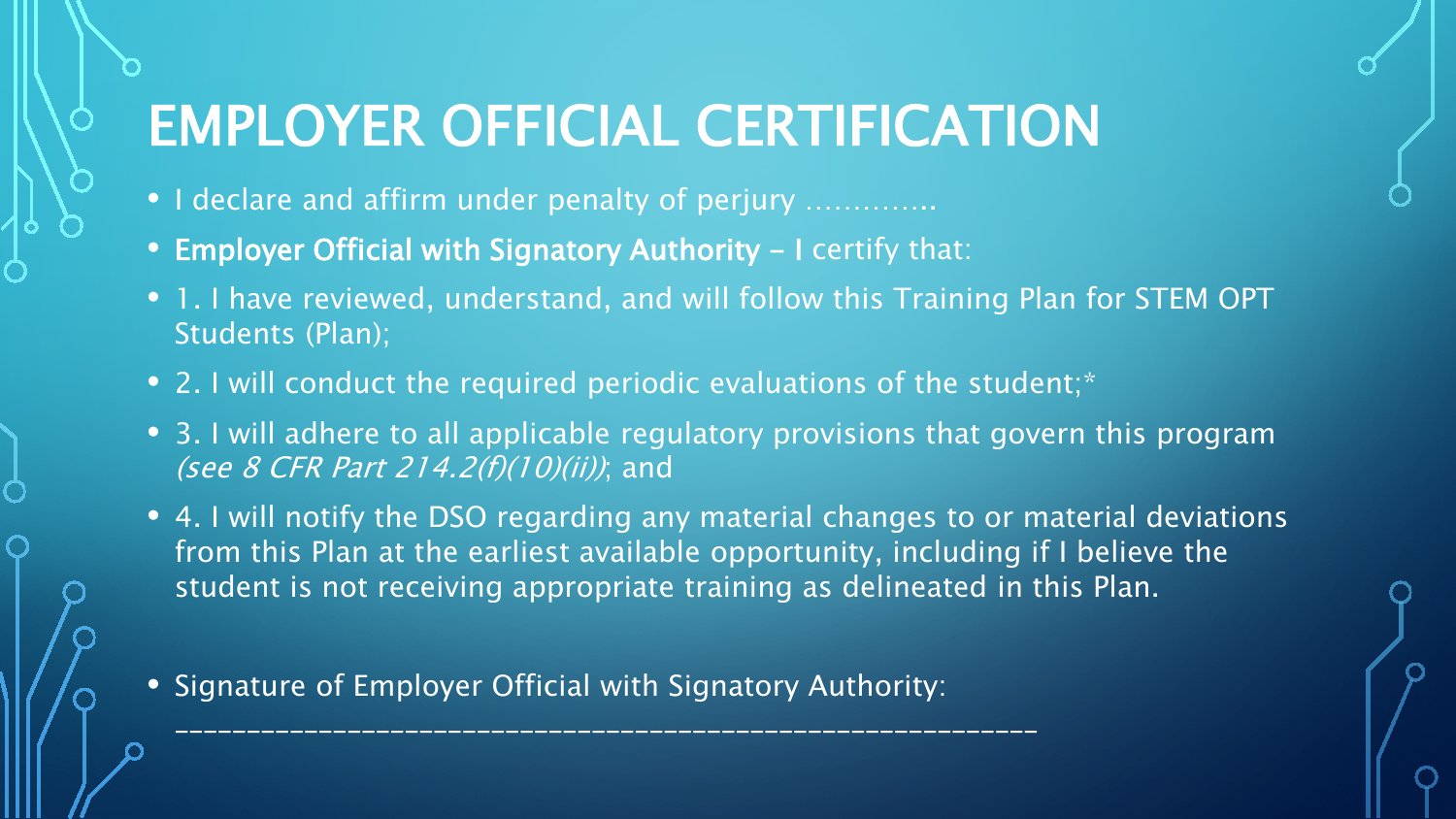## WHAT IS A DSO'S ROLE IN REVIEWING THE I-983 INFORMATION?

- Incomplete sections/ signatures YES
- Extremely evident that there are errors Perhaps
- Not clear that work is in STEM? Who are we to know?
- Training plan not sufficient? Who are we to know?
- Wage issues Who is obligated to certify?
- \*Institutional Policy is Critical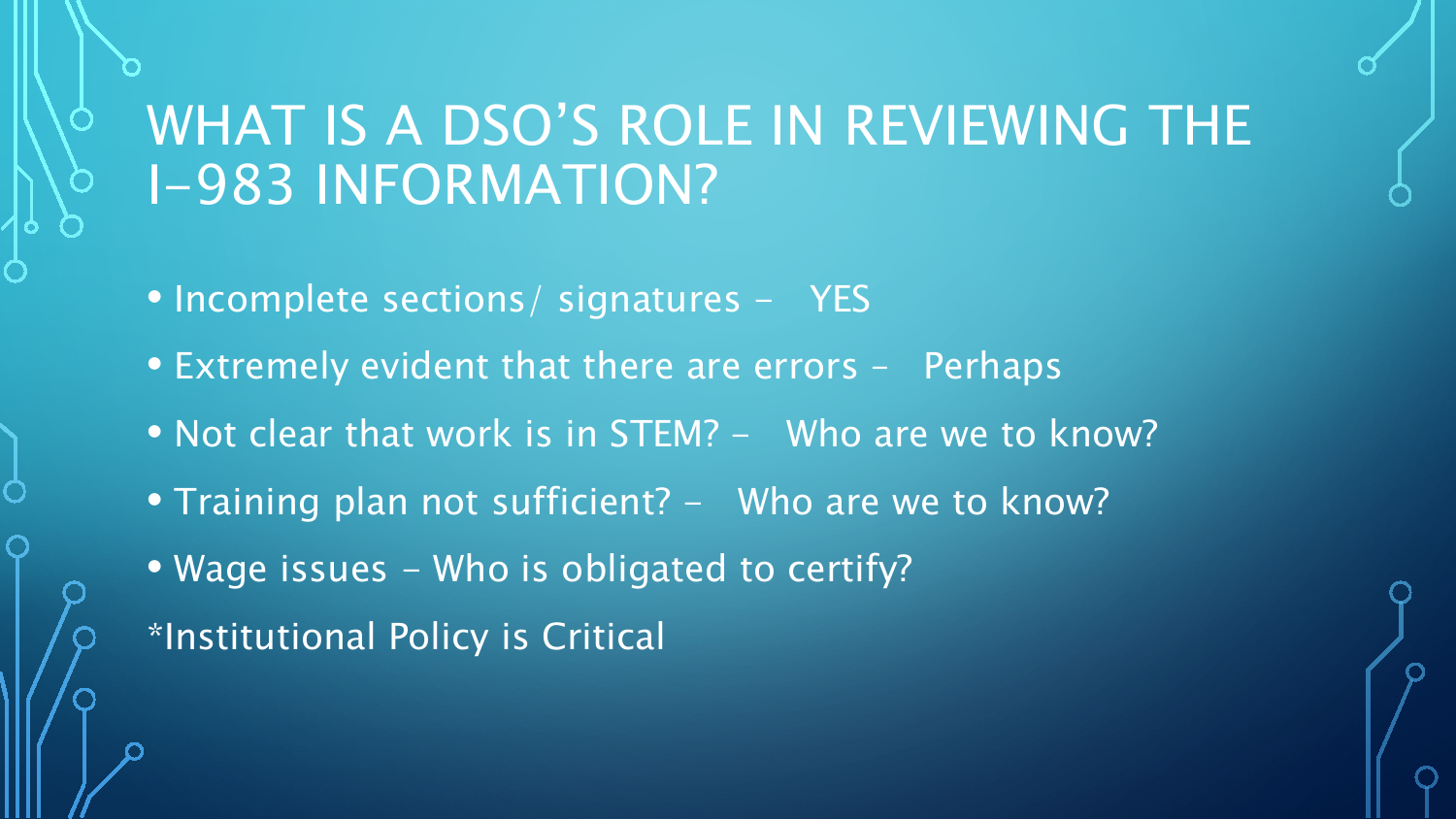# DSO REPORTING RESPONSIBILITIES

- REPORTING REQUIRED EVENTS FROM STUDENT / OR EMPLOYER
- REPORT INITIAL EVALUATION WITHIN 12 MONTHS OF THE APPROVED STARTING DATE ON THE STEM OPT… AND
- THE EMPLOYER AND EMPLOYEE ARE REQUIRED TO COMPLETE A CONCLUDING EVALUATION AT THE FINISH OF THE STEM OPT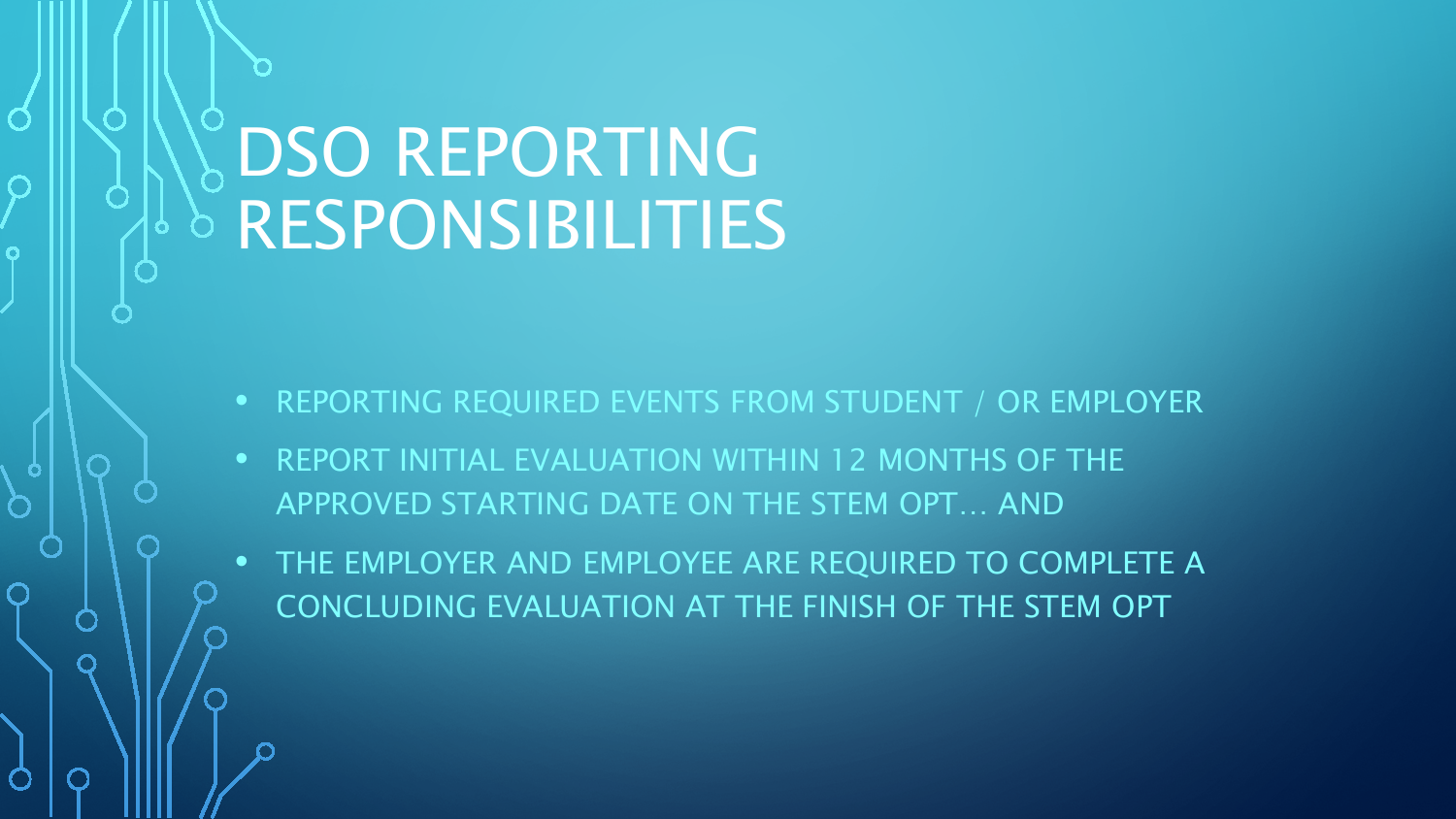## WHO REPORTS TO WHO?

# Student reports event

Employer reports event

**DSO** Does/Does Not Report to SEVIS

Employer DSO reports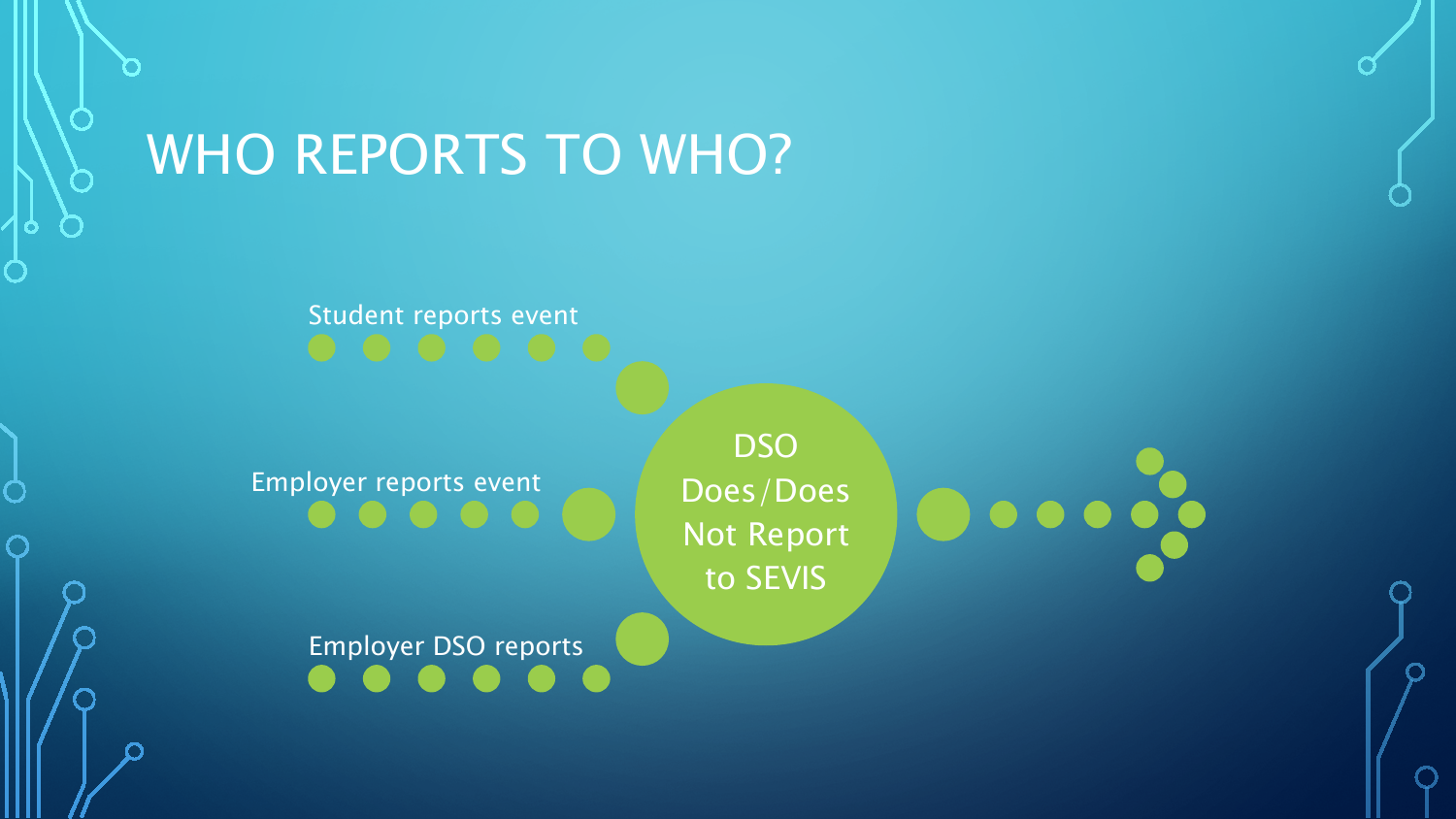## WHAT IS DSO'S ROLE IF REPORTING DEADLINE NOT MET?

- Set new deadlines and warnings?
- Terminate record?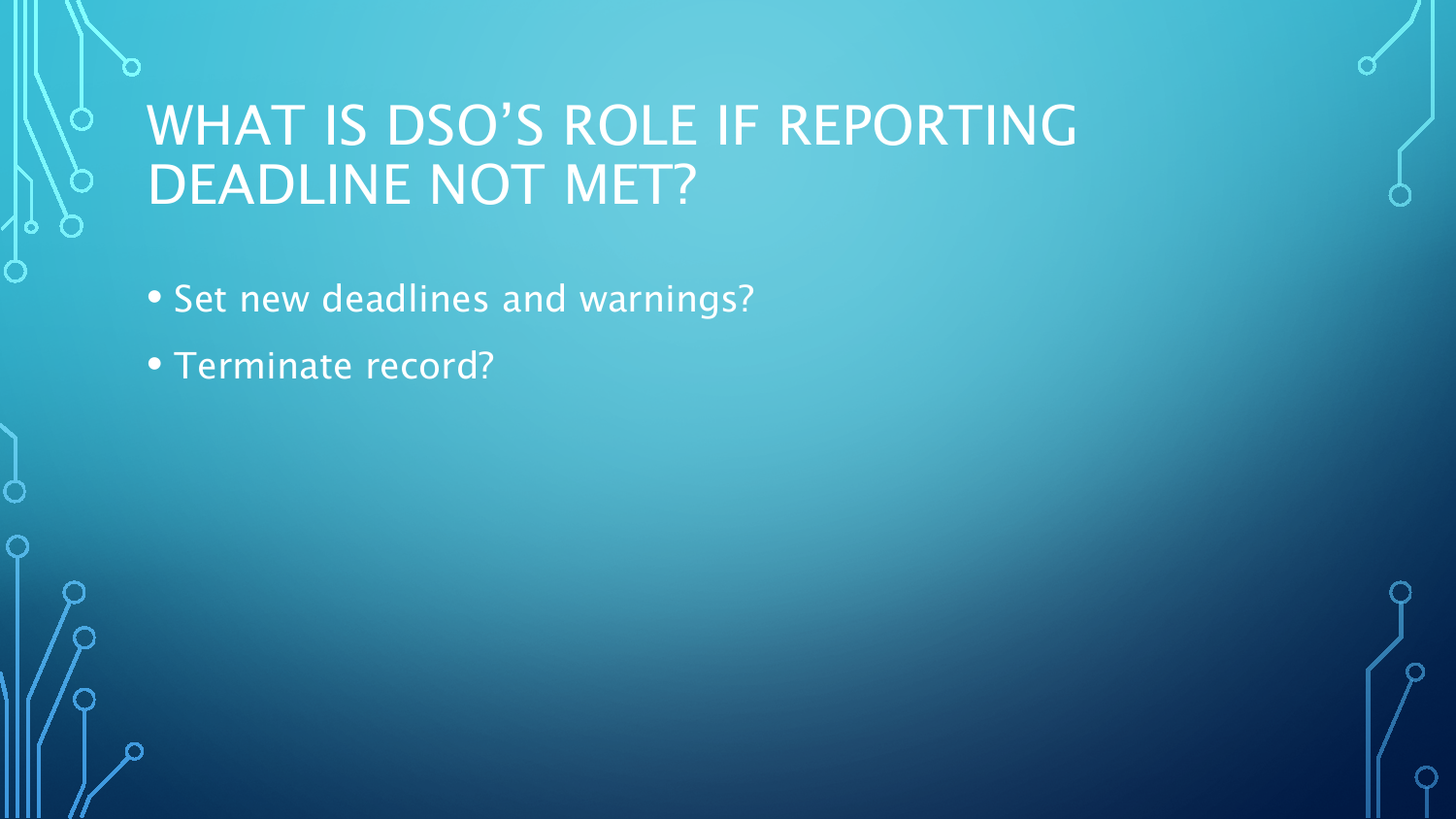## DISCUSSION TOPICS

- Institutional policy and CIP codes
- Defining STEM/E-Verify employer
- Bona fide employer/employee relationship
- Do contractors/placement agencies ever qualify?
- I-983: Creating training plan, DSO role, institutional policy, "signatory authority", employer role, future on-line I-983
- DSO reporting responsibilities: 6 month reports, change of employer, final evaluation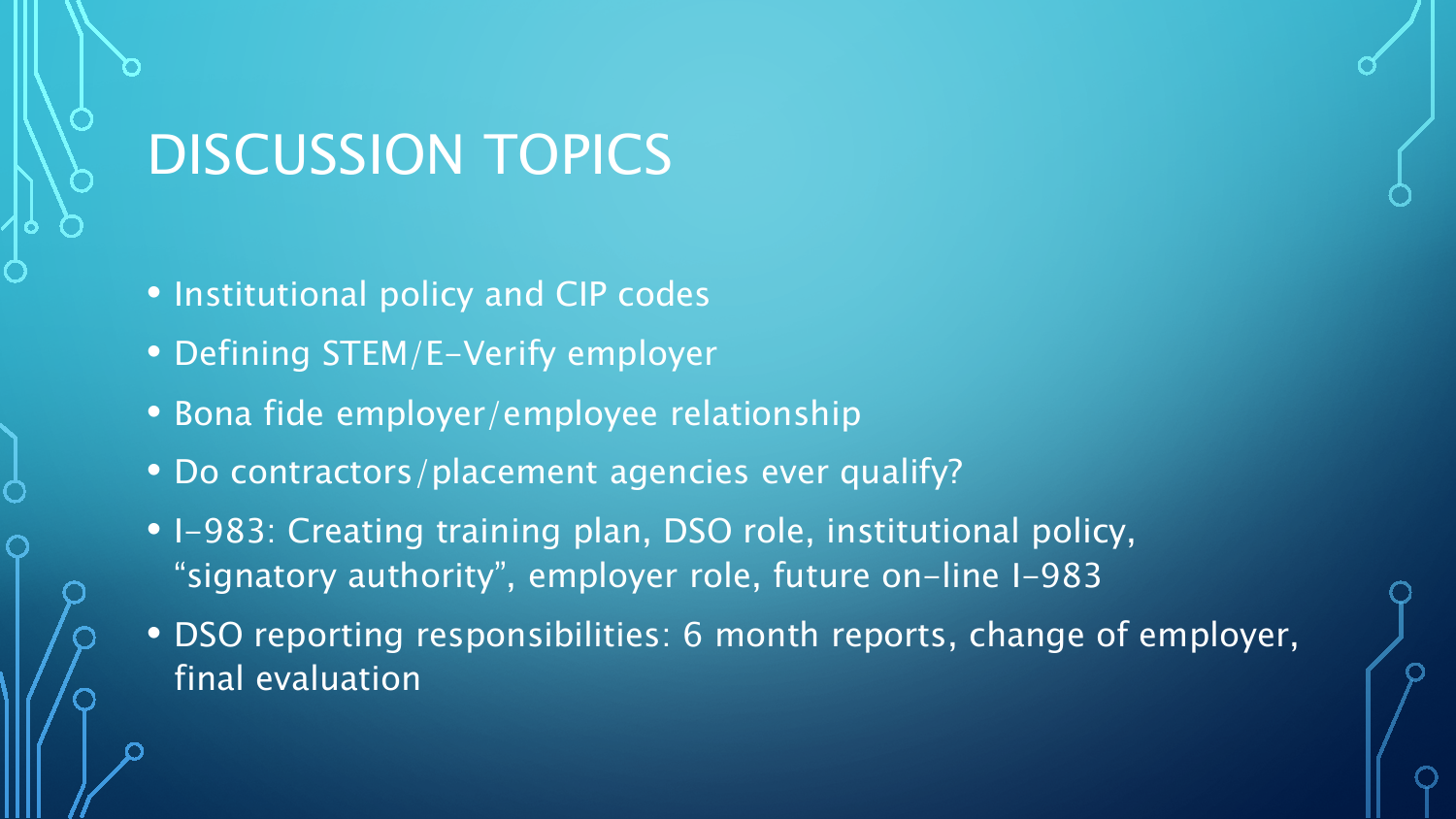## RESOURCES

### • [STUDY IN THE STATES:](https://studyinthestates.dhs.gov/stem-opt-hub)

- <https://studyinthestates.dhs.gov/stem-opt-hub>
- [https://studyinthestates.dhs.gov/assets/sevp\\_stemopt\\_transitionplaninfo\\_pending\\_v1.pdf](https://studyinthestates.dhs.gov/assets/sevp_stemopt_transitionplaninfo_pending_v1.pdf)
- <https://studyinthestates.dhs.gov/form-i-983-overview>

### • NAFSA:

[http://www.nafsa.org/Find\\_Resources/Supporting\\_Internationl\\_Stude](http://www.nafsa.org/Find_Resources/Supporting_Internationl_Students_And_Scholars/ISS_Issues/STEM_OPT_Rulemaking/) nts\_And\_Scholars/ISS\_Issues/STEM\_OPT\_Rulemaking